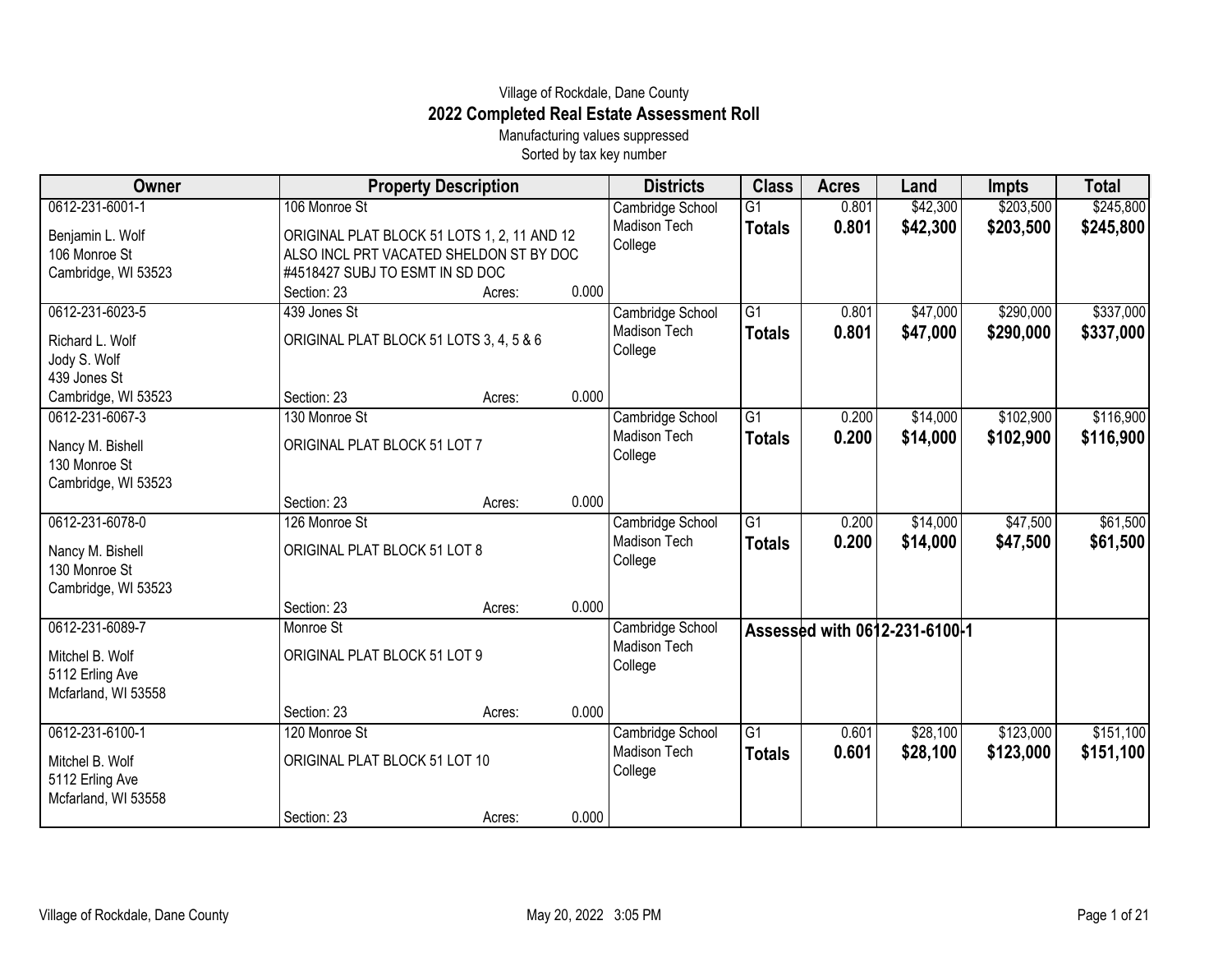| <b>Owner</b>                       |                                                            | <b>Property Description</b> |       | <b>Districts</b>        | <b>Class</b>    | <b>Acres</b> | Land            | Impts           | <b>Total</b> |
|------------------------------------|------------------------------------------------------------|-----------------------------|-------|-------------------------|-----------------|--------------|-----------------|-----------------|--------------|
| 0612-231-6131-4                    | Monroe St                                                  |                             |       | Cambridge School        | $\overline{X4}$ | 1.600        | $\overline{60}$ | $\overline{50}$ | \$0          |
| Rockdale, Village of<br>PO Box 160 | ORIGINAL PLAT BLOCK 52 LOTS 1, 2, 3, 4, 9, 10, 11, 8<br>12 |                             |       | Madison Tech<br>College | <b>Totals</b>   | 1.600        | \$0             | \$0             | \$0          |
| Cambridge, WI 53523                |                                                            |                             |       |                         |                 |              |                 |                 |              |
|                                    | Section: 23                                                | Acres:                      | 0.000 |                         |                 |              |                 |                 |              |
| 0612-231-6175-2                    | 328 Monroe St                                              |                             |       | Cambridge School        | $\overline{G1}$ | 0.364        | \$15,500        | \$0             | \$15,500     |
| Rachel Revolinski                  | ORIGINAL PLAT LOT 5 & LOT 6 BLOCK 52                       |                             |       | <b>Madison Tech</b>     | <b>Totals</b>   | 0.364        | \$15,500        | \$0             | \$15,500     |
| David Revolinski                   |                                                            |                             |       | College                 |                 |              |                 |                 |              |
| 328 Monroe St                      |                                                            |                             |       |                         |                 |              |                 |                 |              |
| Cambridge, WI 53523                | Section: 23                                                | Acres:                      | 0.000 |                         |                 |              |                 |                 |              |
| 0612-231-6195-1                    | 226 Monroe St                                              |                             |       | Cambridge School        | G <sub>1</sub>  | 0.500        | \$35,000        | \$113,300       | \$148,300    |
| Warren D. Larson                   | ORIGINAL PLAT LOTS 7 & 8 BLOCK 52 & ALSO INCL              |                             |       | Madison Tech            | <b>Totals</b>   | 0.500        | \$35,000        | \$113,300       | \$148,300    |
| Patricia Larson                    | N1/2 PT VAC MONROE ST DESC AS BEG AT SW COR                |                             |       | College                 |                 |              |                 |                 |              |
| 226 Monroe St                      | LOT 7 BLK 52 TH E 132.2 FT TO SE COR LOT 8 BLK             |                             |       |                         |                 |              |                 |                 |              |
| Cambridge, WI 53523                | Section: 23                                                | Acres:                      | 0.000 |                         |                 |              |                 |                 |              |
| 0612-231-6271-5                    | 328 Monroe St                                              |                             |       | Cambridge School        | $\overline{G1}$ | 1.736        | \$48,800        | \$154,500       | \$203,300    |
|                                    |                                                            |                             |       | Madison Tech            | <b>Totals</b>   | 1.736        | \$48,800        | \$154,500       | \$203,300    |
| Rachel Revolinski                  | ORIGINAL PLAT LOTS 1 & 2 LOTS 3 & 4 LOTS 5 & 8 &           |                             |       | College                 |                 |              |                 |                 |              |
| David Revolinski                   | 9 LOTS 10 & 11 & 12 BLOCK 53                               |                             |       |                         |                 |              |                 |                 |              |
| 328 Monroe St                      |                                                            |                             |       |                         |                 |              |                 |                 |              |
| Cambridge, WI 53523                | Section: 23                                                | Acres:                      | 0.000 |                         |                 |              |                 |                 |              |
| 0612-231-6371-4                    | 320 Benton St                                              |                             |       | Cambridge School        | $\overline{X4}$ | 0.000        | \$0             | $\overline{50}$ | \$0          |
| Rockdale Lutheran Cemetery         | ORIGINAL PLAT BLOCK 60 LOTS 1, 2, 3, 4, 5, 8, 9, 10,       |                             |       | Madison Tech            | <b>Totals</b>   | 0.000        | \$0             | \$0             | \$0          |
| 107 Water St                       | 11, & 12                                                   |                             |       | College                 |                 |              |                 |                 |              |
| Cambridge, WI 53523                |                                                            |                             |       |                         |                 |              |                 |                 |              |
|                                    | Section: 23                                                | Acres:                      | 0.000 |                         |                 |              |                 |                 |              |
| 0612-231-6471-3                    | 208 Benton St                                              |                             |       | Cambridge School        | $\overline{X4}$ | 1.600        | $\overline{60}$ | $\overline{50}$ | $\sqrt{60}$  |
| Rockdale, Village of               | ORIGINAL PLAT BLOCK 61 LOTS 1, 2, 3, 4, 9, 10, 11, 8       |                             |       | Madison Tech            | <b>Totals</b>   | 1.600        | \$0             | \$0             | \$0          |
| PO Box 160                         | 12                                                         |                             |       | College                 |                 |              |                 |                 |              |
| Cambridge, WI 53523                |                                                            |                             |       |                         |                 |              |                 |                 |              |
|                                    | Section: 23                                                | Acres:                      | 0.000 |                         |                 |              |                 |                 |              |
| 0612-231-6517-1                    | 301 Main St                                                |                             |       | Cambridge School        | $\overline{G1}$ | 0.902        | \$51,100        | \$81,900        | \$133,000    |
|                                    |                                                            |                             |       | Madison Tech            | <b>Totals</b>   | 0.902        | \$51,100        | \$81,900        | \$133,000    |
| Janet Gyland                       | ORIGINAL PLAT BLOCK 61 LOTS 5, 6, 7 & 8 & S1/2             |                             |       | College                 |                 |              |                 |                 |              |
| 301 Main St                        | PRT VAC MONROE ST DESCR AS BEG SW COR LOT                  |                             |       |                         |                 |              |                 |                 |              |
| Cambridge, WI 53523                | 7 BLK 52 TH E 132.2 FT TO SE COR LOT 8 BLK 52 TH           |                             | 0.000 |                         |                 |              |                 |                 |              |
|                                    | Section: 23                                                | Acres:                      |       |                         |                 |              |                 |                 |              |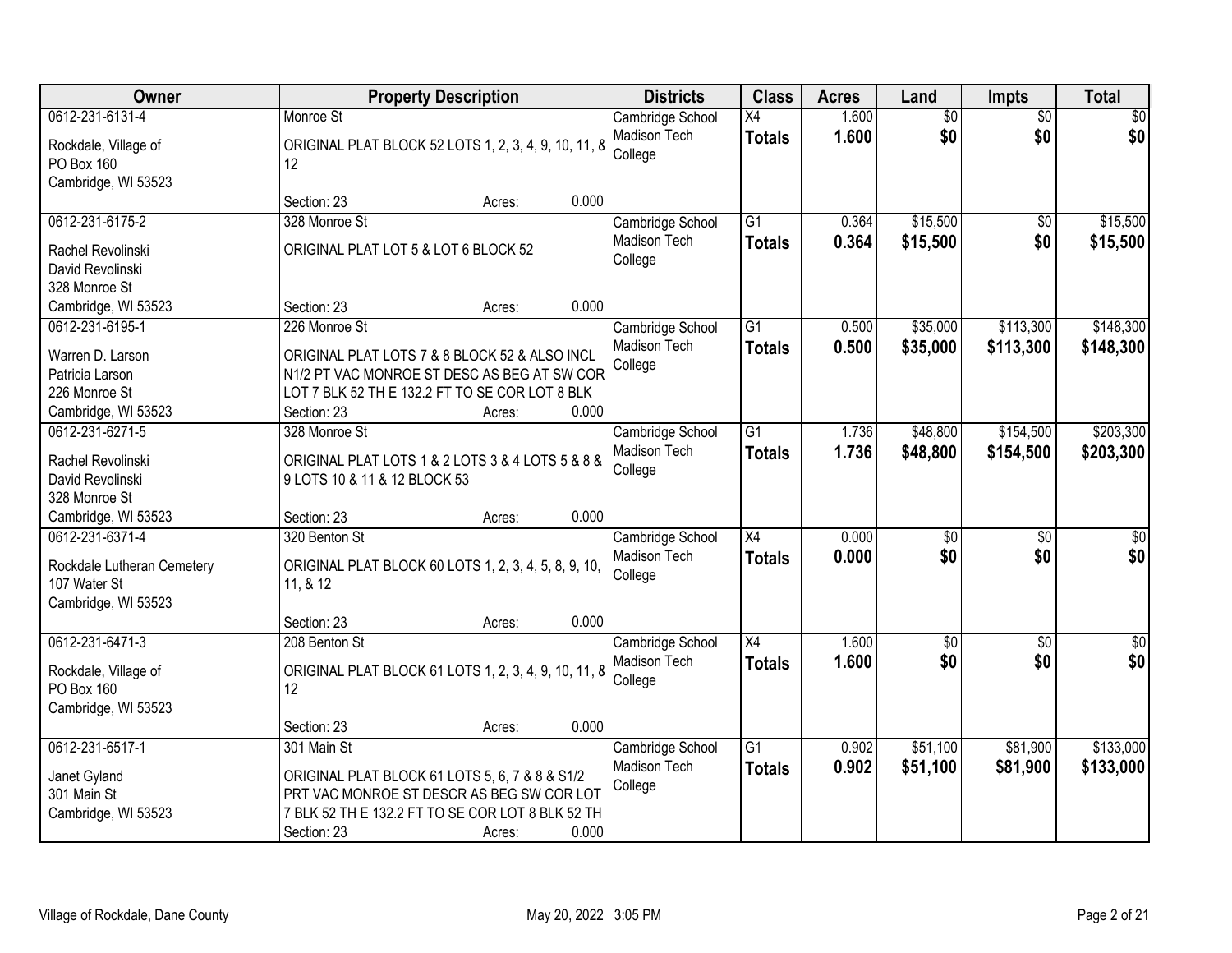| Owner                                                             |                                                                     | <b>Property Description</b> |       | <b>Districts</b>               | <b>Class</b>    | <b>Acres</b> | Land     | <b>Impts</b> | <b>Total</b> |
|-------------------------------------------------------------------|---------------------------------------------------------------------|-----------------------------|-------|--------------------------------|-----------------|--------------|----------|--------------|--------------|
| 0612-231-6591-8                                                   | 318 Sheldon St                                                      |                             |       | Cambridge School               | $\overline{G1}$ | 0.583        | \$38,300 | \$111,100    | \$149,400    |
| Kimberly J. Nottestad<br>318 Sheldon St<br>Cambridge, WI 53523    | ORIGINAL PLAT BLOCK 62 LOT 1 EXC S 12 FT THF &<br>ALL OF LOTS 2 & 3 |                             |       | Madison Tech<br>College        | <b>Totals</b>   | 0.583        | \$38,300 | \$111,100    | \$149,400    |
|                                                                   | Section: 23                                                         | Acres:                      | 0.000 |                                |                 |              |          |              |              |
| 0612-231-6624-8                                                   | 121 Monroe St                                                       |                             |       | Cambridge School               | $\overline{G1}$ | 0.601        | \$39,000 | \$159,400    | \$198,400    |
| Gunderson Tr<br>121 Monroe St<br>Cambridge, WI 53523              | ORIGINAL PLAT BLOCK 62 LOT 4 LOT 5 LOT 6                            |                             |       | <b>Madison Tech</b><br>College | <b>Totals</b>   | 0.601        | \$39,000 | \$159,400    | \$198,400    |
|                                                                   | Section: 23                                                         | Acres:                      | 0.000 |                                |                 |              |          |              |              |
| 0612-231-6657-9                                                   | 134 Benton St                                                       |                             |       | Cambridge School               | G1              | 0.403        | \$28,200 | \$111,000    | \$139,200    |
| Anissa J. Rusch Hallanger<br>134 Benton St<br>Cambridge, WI 53523 | ORIGINAL PLAT BLOCK 62 LOTS 7 & 8                                   |                             |       | Madison Tech<br>College        | <b>Totals</b>   | 0.403        | \$28,200 | \$111,000    | \$139,200    |
|                                                                   | Section: 23                                                         | Acres:                      | 0.000 |                                |                 |              |          |              |              |
| 0612-231-6679-3                                                   | 118 Benton St                                                       |                             |       | Cambridge School               | $\overline{G1}$ | 0.200        | \$14,000 | \$101,600    | \$115,600    |
| Henry E. Heil III<br>5490 Christberg Rd<br>Jefferson, WI 53549    | ORIGINAL PLAT BLOCK 62 LOT 9                                        |                             |       | Madison Tech<br>College        | <b>Totals</b>   | 0.200        | \$14,000 | \$101,600    | \$115,600    |
|                                                                   | Section: 23                                                         | Acres:                      | 0.000 |                                |                 |              |          |              |              |
| 0612-231-6690-8                                                   | 106 Benton St                                                       |                             |       | Cambridge School               | $\overline{G1}$ | 0.401        | \$28,100 | \$104,900    | \$133,000    |
| Theresa J. Mccormick<br>474 S Midvale Blvd<br>Madison, WI 53711   | ORIGINAL PLAT BLOCK 62 LOT 10 & LOT 11                              |                             |       | Madison Tech<br>College        | <b>Totals</b>   | 0.401        | \$28,100 | \$104,900    | \$133,000    |
|                                                                   | Section: 23                                                         | Acres:                      | 0.401 |                                |                 |              |          |              |              |
| 0612-231-6710-1                                                   | 115 Benton St                                                       |                             |       | Cambridge School               | $\overline{G1}$ | 0.353        | \$20,000 | \$13,400     | \$33,400     |
| James F. Hynes                                                    | LOT 1 CSM 15466 CS111/171&174-8/14/2020 F/K/A                       |                             |       | Madison Tech                   | <b>Totals</b>   | 0.353        | \$20,000 | \$13,400     | \$33,400     |
| Alicia R. Hynes                                                   | ORIGINAL PLAT CLINTON BLOCK 75 LOTS 1, 2 & 3                        |                             |       | College                        |                 |              |          |              |              |
| 114 W Adams St                                                    | DESCR AS SEC 23-6-12 PRT SE1/4NE1/4 (0.353                          |                             |       |                                |                 |              |          |              |              |
| Cambridge, WI 53523                                               | Section: 23                                                         | Acres:                      | 0.353 |                                |                 |              |          |              |              |
| 0612-231-6720-1                                                   | 226 Sheldon St                                                      |                             |       | Cambridge School               | $\overline{G1}$ | 0.248        | \$17,400 | \$57,100     | \$74,500     |
| Jim Hynes                                                         | LOT 2 CSM 15466 CS111/171&174-8/14/2020 F/K/A                       |                             |       | Madison Tech                   | <b>Totals</b>   | 0.248        | \$17,400 | \$57,100     | \$74,500     |
| Alicia R. Hynes                                                   | ORIGINAL PLAT CLINTON BLOCK 75 LOTS 1, 2 & 3                        |                             |       | College                        |                 |              |          |              |              |
| 114 W Adams St                                                    | DESCR AS SEC 23-6-12 PRT SE1/4NE1/4 (0.248                          |                             |       |                                |                 |              |          |              |              |
| Cambridge, WI 53523                                               | Section: 23                                                         | Acres:                      | 0.248 |                                |                 |              |          |              |              |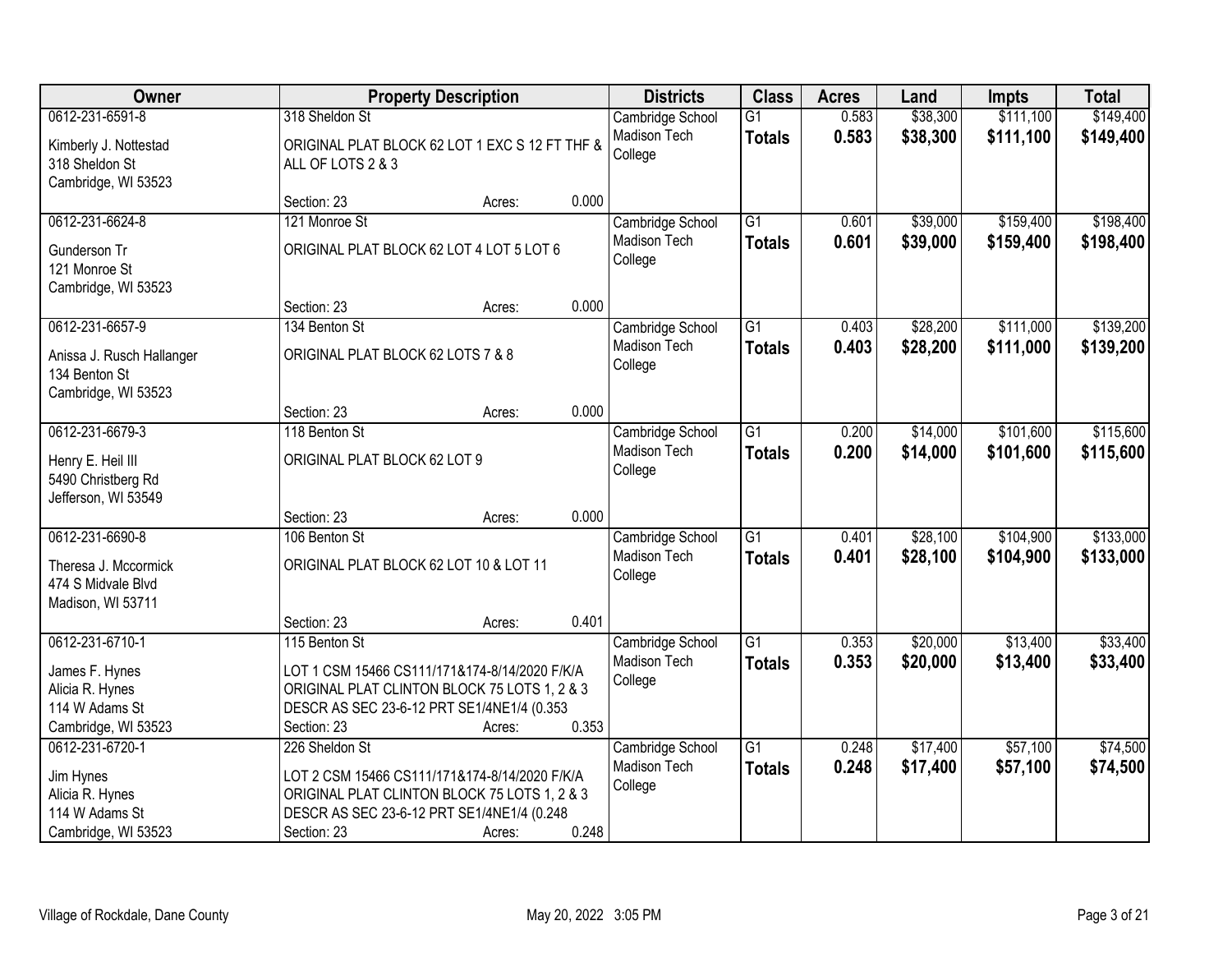| Owner                                  | <b>Property Description</b>                      |       | <b>Districts</b>    | <b>Class</b>    | <b>Acres</b> | Land     | <b>Impts</b> | <b>Total</b> |
|----------------------------------------|--------------------------------------------------|-------|---------------------|-----------------|--------------|----------|--------------|--------------|
| 0612-231-6721-0                        | 306 Sheldon St                                   |       | Cambridge School    | $\overline{G1}$ | 0.200        | \$14,000 | \$70,400     | \$84,400     |
| Patricia A. Beghin                     | ORIGINAL PLAT S 12 FT LOT 1 & LOT 12 BLOCK 62    |       | Madison Tech        | <b>Totals</b>   | 0.200        | \$14,000 | \$70,400     | \$84,400     |
| 306 Sheldon St                         |                                                  |       | College             |                 |              |          |              |              |
| Cambridge, WI 53523                    |                                                  |       |                     |                 |              |          |              |              |
|                                        | Section: 23<br>Acres:                            | 0.000 |                     |                 |              |          |              |              |
| 0612-231-6774-7                        | 123 Benton St                                    |       | Cambridge School    | $\overline{G1}$ | 0.301        | \$21,100 | \$136,300    | \$157,400    |
| Mark S. Chesney                        | LOT 2 CSM 5572 CS26/2&3-6/27/88 F/K/A PLAT OF    |       | Madison Tech        | <b>Totals</b>   | 0.301        | \$21,100 | \$136,300    | \$157,400    |
| 123 Benton St                          | CLINTON BLOCK 75 LOTS 4, 5, 6, 7, 8 & 9 DESCR AS |       | College             |                 |              |          |              |              |
| Cambridge, WI 53523                    | SEC 23-6-12 PRT SE1/4NE1/4 CONT 13,114 SQ FT     |       |                     |                 |              |          |              |              |
|                                        | Section: 23<br>Acres:                            | 0.000 |                     |                 |              |          |              |              |
| 0612-231-6786-3                        | 137 Benton St                                    |       | Cambridge School    | $\overline{G1}$ | 0.301        | \$21,100 | \$110,300    | \$131,400    |
|                                        | LOT 1 CSM 5572 CS26/2&3-6/27/88 F/K/A PLAT OF    |       | Madison Tech        | <b>Totals</b>   | 0.301        | \$21,100 | \$110,300    | \$131,400    |
| <b>Emily Harrison</b><br>137 Benton St | CLINTON BLOCK 75 LOTS 4, 5, 6, 7, 8 & 9 DESCR AS |       | College             |                 |              |          |              |              |
| Cambridge, WI 53523                    | SEC 23-6-12 PRT SE1/4NE1/4 (13,115 SQ FT)        |       |                     |                 |              |          |              |              |
|                                        | Section: 23<br>Acres:                            | 0.000 |                     |                 |              |          |              |              |
| 0612-231-6793-4                        | 136 W Adams St                                   |       | Cambridge School    | $\overline{G1}$ | 0.301        | \$21,100 | \$155,100    | \$176,200    |
|                                        |                                                  |       | Madison Tech        | <b>Totals</b>   | 0.301        | \$21,100 | \$155,100    | \$176,200    |
| Sean E. Wright                         | LOT 3 CSM 5572 CS26/2&3-6/27/88 F/K/A PLAT OF    |       | College             |                 |              |          |              |              |
| 136 W Adams St                         | CLINTON BLOCK 75 LOTS 4, 5, 6, 7, 8 & 9 DESCR AS |       |                     |                 |              |          |              |              |
| Cambridge, WI 53523                    | SEC 23-6-12 PRT SE1/4NE1/4 (13,117 SQ FT)        |       |                     |                 |              |          |              |              |
|                                        | Section: 23<br>Acres:                            | 0.000 |                     |                 |              |          |              |              |
| 0612-231-6809-5                        | 124 W Adams St                                   |       | Cambridge School    | $\overline{G1}$ | 0.301        | \$21,100 | \$130,100    | \$151,200    |
| Ann M. Hoium                           | LOT 4 CSM 5572 CS26/2&3-6/27/88 F/K/A PLAT OF    |       | Madison Tech        | <b>Totals</b>   | 0.301        | \$21,100 | \$130,100    | \$151,200    |
| Eydie M. Penn                          | CLINTON BLOCK 75 LOTS 4, 5, 6, 7, 8 & 9 DESCR AS |       | College             |                 |              |          |              |              |
| 124 W Adams St                         | SEC 23-6-12 PRT SE1/4NE1/4 CONT 13,117 SQ FT     |       |                     |                 |              |          |              |              |
| Cambridge, WI 53523                    | Section: 23<br>Acres:                            | 0.000 |                     |                 |              |          |              |              |
| 0612-231-6820-0                        | 114 W Adams St                                   |       | Cambridge School    | $\overline{G1}$ | 0.601        | \$39,000 | \$189,400    | \$228,400    |
| James F. Hynes                         | ORIGINAL PLAT BLOCK 75 LOTS 10, 11 & 12          |       | <b>Madison Tech</b> | <b>Totals</b>   | 0.601        | \$39,000 | \$189,400    | \$228,400    |
| Alicia R. Pertzborn                    |                                                  |       | College             |                 |              |          |              |              |
| 114 W Adams St                         |                                                  |       |                     |                 |              |          |              |              |
| Cambridge, WI 53523                    | Section: 23<br>Acres:                            | 0.000 |                     |                 |              |          |              |              |
| 0612-231-6861-1                        | 204 Jones St                                     |       | Cambridge School    | $\overline{G1}$ | 0.401        | \$28,100 | \$23,800     | \$51,900     |
|                                        |                                                  |       | Madison Tech        | <b>Totals</b>   | 0.401        | \$28,100 | \$23,800     | \$51,900     |
| Ronald W. Nottestad                    | ORIGINAL PLAT BLOCK 76 LOTS 1 & 2                |       | College             |                 |              |          |              |              |
| Deanna L. Nottestad<br>204 Jones St    |                                                  |       |                     |                 |              |          |              |              |
| Cambridge, WI 53523                    | Section: 23<br>Acres:                            | 0.000 |                     |                 |              |          |              |              |
|                                        |                                                  |       |                     |                 |              |          |              |              |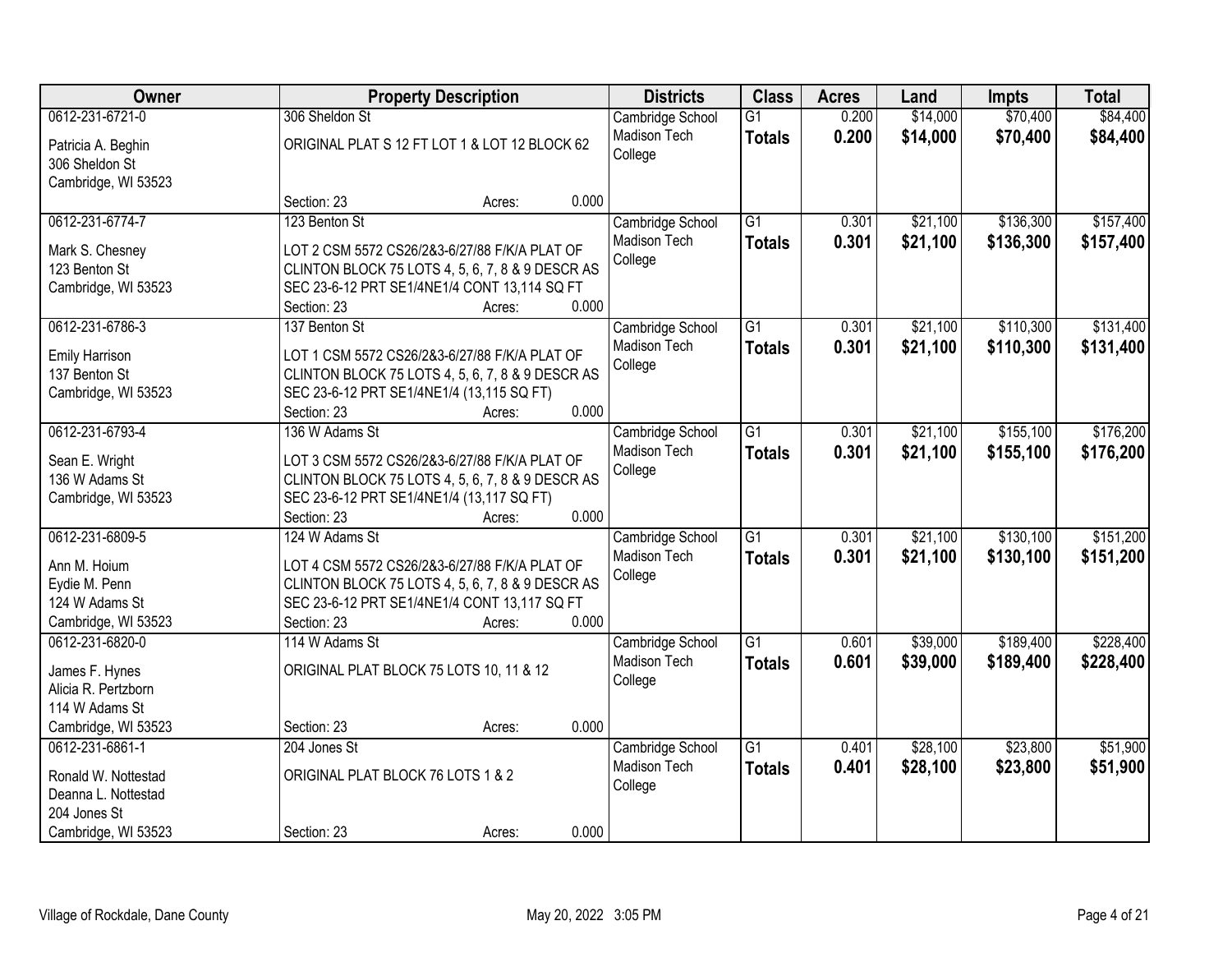| Owner                          | <b>Property Description</b>                      | <b>Districts</b> | <b>Class</b>    | <b>Acres</b> | Land     | <b>Impts</b> | <b>Total</b> |
|--------------------------------|--------------------------------------------------|------------------|-----------------|--------------|----------|--------------|--------------|
| 0612-231-6883-5                | 207 Benton St                                    | Cambridge School | $\overline{G1}$ | 0.401        | \$28,100 | \$167,000    | \$195,100    |
| Carl L. Rucks                  | ORIGINAL PLAT (CLINTON) BLOCK 76 LOTS 3 & 4      | Madison Tech     | <b>Totals</b>   | 0.401        | \$28,100 | \$167,000    | \$195,100    |
| Pat C. Rucks                   |                                                  | College          |                 |              |          |              |              |
| 207 Benton St                  |                                                  |                  |                 |              |          |              |              |
| Cambridge, WI 53523            | 0.000<br>Section: 23<br>Acres:                   |                  |                 |              |          |              |              |
| 0612-231-6905-8                | 215 Benton St                                    | Cambridge School | $\overline{G1}$ | 0.401        | \$28,100 | \$103,900    | \$132,000    |
|                                | ORIGINAL PLAT (CLINTON) BLOCK 76 LOTS 5 & 6      | Madison Tech     | <b>Totals</b>   | 0.401        | \$28,100 | \$103,900    | \$132,000    |
| Jason Thilges<br>215 Benton St |                                                  | College          |                 |              |          |              |              |
| Cambridge, WI 53523            |                                                  |                  |                 |              |          |              |              |
|                                | 0.000<br>Section: 23<br>Acres:                   |                  |                 |              |          |              |              |
| 0612-231-6949-6                | 204 Jones St                                     | Cambridge School | $\overline{G1}$ | 0.801        | \$47,000 | \$105,400    | \$152,400    |
|                                |                                                  | Madison Tech     | <b>Totals</b>   | 0.801        | \$47,000 | \$105,400    | \$152,400    |
| Ronald H. Nottestad            | SEC 23-6-12 PRT SE1/4 NE1/4 BEG 66 FT W & 132 FT | College          |                 |              |          |              |              |
| Deanna L. Nottestad            | S OF NW COR BLK 75 TH S 132 FT W 264 FT N 132    |                  |                 |              |          |              |              |
| 204 Jones St                   | FT E 264 FT TO POB                               |                  |                 |              |          |              |              |
| Cambridge, WI 53523            | 0.000<br>Section: 23<br>Acres:                   |                  |                 |              |          |              |              |
| 0612-231-6971-8                | 305 Benton St                                    | Cambridge School | $\overline{G1}$ | 0.226        | \$15,800 | \$157,200    | \$173,000    |
| Stephanie M. Birkrem           | SEC 23-6-12 PRT SE1/4 NE1/4 COM PT ON S LN       | Madison Tech     | <b>Totals</b>   | 0.226        | \$15,800 | \$157,200    | \$173,000    |
| 305 Benton St                  | BENTON ST 273 FT E INTERS SD ST WITH W LN TH     | College          |                 |              |          |              |              |
| Cambridge, WI 53523            | S 132 FT E 74.25 FT N 132 FT W 74.25 FT TO POB   |                  |                 |              |          |              |              |
|                                | 0.000<br>Section: 23<br>Acres:                   |                  |                 |              |          |              |              |
| 0612-231-6982-5                | 317 Benton St                                    | Cambridge School | $\overline{G1}$ | 0.175        | \$12,300 | \$137,300    | \$149,600    |
| Thomas J. Winkler              | W 57.75 FT LOT 2 BLOCK 77 VACATED CLINTON        | Madison Tech     | <b>Totals</b>   | 0.175        | \$12,300 | \$137,300    | \$149,600    |
| Crystal A. Winkler             | DESCR AS PAR LAND SE1/4 NE1/4 COM AT PT ON S     | College          |                 |              |          |              |              |
| 317 Benton St                  | LN BENTON ST 198 FT DUE E INTERS SD ST WITH W    |                  |                 |              |          |              |              |
| Cambridge, WI 53523            | 0.000<br>Section: 23<br>Acres:                   |                  |                 |              |          |              |              |
| 0612-231-6994-1                | 325 Benton St                                    | Cambridge School | $\overline{G1}$ | 0.400        | \$28,000 | \$91,300     | \$119,300    |
|                                |                                                  | Madison Tech     | <b>Totals</b>   | 0.400        | \$28,000 | \$91,300     | \$119,300    |
| Drake J. Larson                | SEC 23-6-12 PRT SE1/4NE1/4 COM INTERS BENTON     | College          |                 |              |          |              |              |
| 325 Benton St                  | ST S LN & VILLAGE W LN TH E 66 FT TO POB TH S    |                  |                 |              |          |              |              |
| Cambridge, WI 53523            | 132 FT TH E 132 FT TH N 132 FT TH W 132 FT TO    |                  |                 |              |          |              |              |
|                                | 0.000<br>Section: 23<br>Acres:                   |                  |                 |              |          |              |              |
| 0612-231-7015-3                | 329 Benton St                                    | Cambridge School | $\overline{G1}$ | 0.152        | \$10,600 | \$82,600     | \$93,200     |
| Cynthia R. Meyers              | SEC 23-6-12 PRT SE1/4NE1/4 BEG INTERS S LN       | Madison Tech     | <b>Totals</b>   | 0.152        | \$10,600 | \$82,600     | \$93,200     |
| 329 Benton St                  | BENTON ST & VILLAGE W LN TH S 132 FT TH E 66 FT  | College          |                 |              |          |              |              |
| Cambridge, WI 53523            | TH N 132 FT TH W 66 FT TO POB A/K/A OUTLOT 8     |                  |                 |              |          |              |              |
|                                | 0.000<br>Section: 23<br>Acres:                   |                  |                 |              |          |              |              |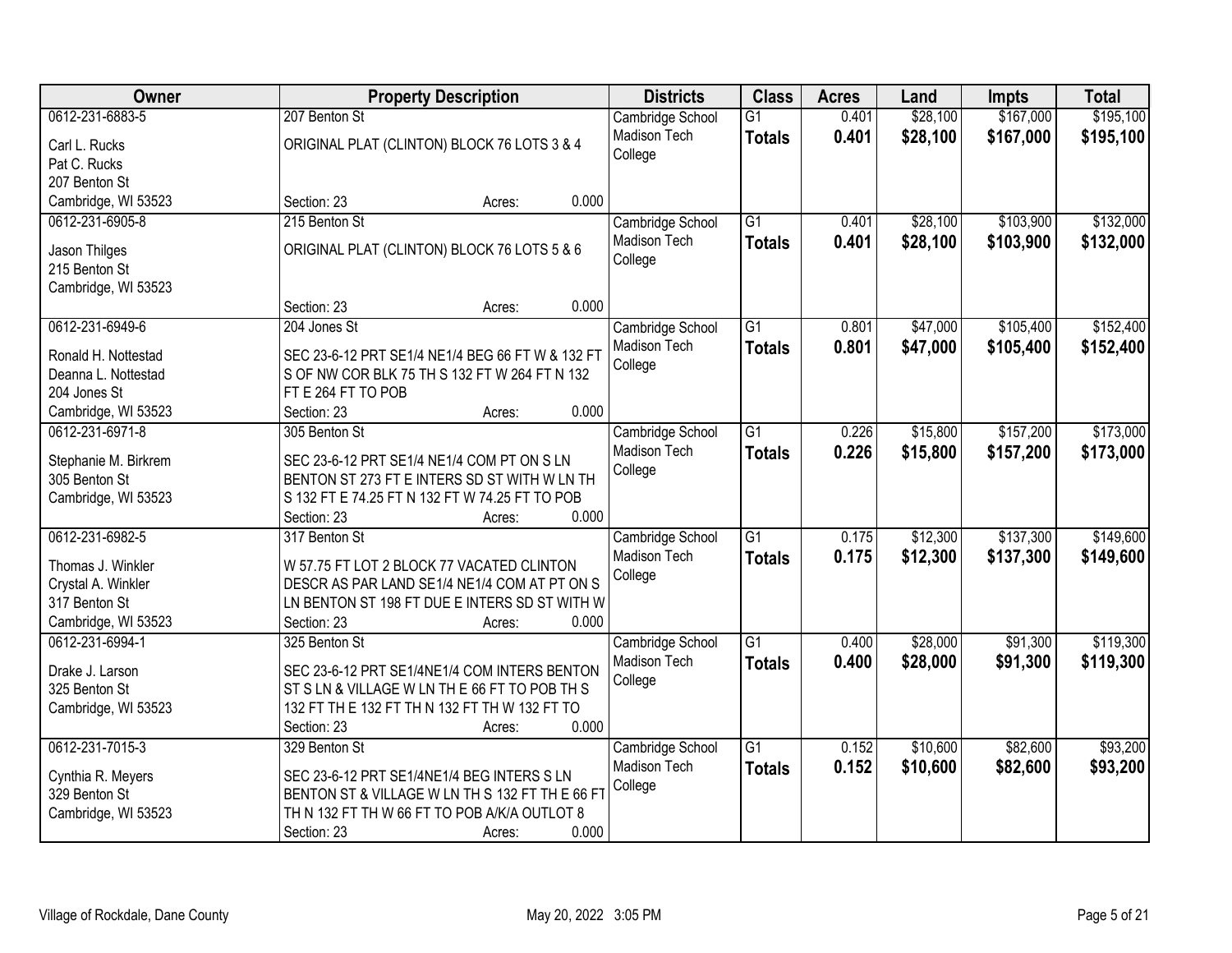| <b>Owner</b>           | <b>Property Description</b>                           | <b>Districts</b>                 | <b>Class</b>           | <b>Acres</b>    | Land             | <b>Impts</b>           | <b>Total</b>     |
|------------------------|-------------------------------------------------------|----------------------------------|------------------------|-----------------|------------------|------------------------|------------------|
| 0612-231-7059-1        | 210 Main St                                           | Cambridge School                 | $\overline{G1}$        | 0.702           | \$43,100         | \$142,800              | \$185,900        |
| Kenneth W. Schemenauer | SEC 23-6-12 PRT SE1/4NE1/4 DESCR AS PRT VAC           | Madison Tech                     | <b>Totals</b>          | 0.702           | \$43,100         | \$142,800              | \$185,900        |
| Eleanor L. Schemenauer | BLOCK 77 & VAC MAIN ST BEG SE COR LOT 1 BLOCK         | College                          |                        |                 |                  |                        |                  |
| 210 Main St            | 77 TH S4DEG10'10"E 132 FT TH S86DEG19'50"W            |                                  |                        |                 |                  |                        |                  |
| Cambridge, WI 53523    | 0.000<br>Section: 23<br>Acres:                        |                                  |                        |                 |                  |                        |                  |
| 0612-231-7200-8        | 210 Main St                                           | Cambridge School                 | G1                     | 0.600           | \$29,300         | \$4,500                | \$33,800         |
|                        |                                                       | Madison Tech                     | G <sub>5</sub>         | 7.500           | \$9,600          | \$0                    | \$9,600          |
| Kenneth W. Schemenauer | SEC 23-6-12 PRT SE1/4 NE1/4 COM 132 FT S & 264        | College                          | <b>Totals</b>          | 8.100           | \$38,900         | \$4,500                | \$43,400         |
| Eleanor L. Schemenauer | FT W NE COR BLK 76 TH W TO W LN SE1/4 NE1/4 SL        |                                  |                        |                 |                  |                        |                  |
| 210 Main St            | TO SW COR ELY TO W LN BLK 86 NLY TO S LN              |                                  |                        |                 |                  |                        |                  |
| Cambridge, WI 53523    | 0.000<br>Section: 23<br>Acres:                        |                                  |                        |                 |                  |                        |                  |
| 0612-231-7302-1        | 110 Sheldon St                                        | Cambridge School                 | $\overline{G1}$        | 2.599           | \$65,200         | \$124,600              | \$189,800        |
| Sarah M. Halvorson     | ORIGINAL PLAT BLOCK 86 LOTS 1, 2, 3, 4, 5, 6, 7, 8, 9 | Madison Tech                     | <b>Totals</b>          | 2.599           | \$65,200         | \$124,600              | \$189,800        |
| 110 Sheldon St         | 10, 11 & 12 EXC CTH B R/W EXC DOC #4512673            | College                          |                        |                 |                  |                        |                  |
| Rockdale, WI 53523     |                                                       |                                  |                        |                 |                  |                        |                  |
|                        | 0.000<br>Section: 23<br>Acres:                        |                                  |                        |                 |                  |                        |                  |
| 0612-231-7320-1        | 110 Sheldon St                                        | Cambridge School                 | $\overline{\text{X3}}$ | 0.260           | \$0              | \$0                    | \$0              |
|                        |                                                       | Madison Tech                     | <b>Totals</b>          | 0.260           | \$0              | \$0                    | \$0              |
| Dane County Highway    | THAT PRT ORIGINAL PLAT BLOCK 86 LOTS 1, 2, 3, 4,      | College                          |                        |                 |                  |                        |                  |
| 2302 Fish Hatchery Rd  | 5, 6, 7, 8, 9, 10, 11 & 12 DESC IN DOC #4512673 TO    |                                  |                        |                 |                  |                        |                  |
| Madison, WI 53713      | DANE COUNTY<br>0.000                                  |                                  |                        |                 |                  |                        |                  |
| 0612-234-8000-5        | Section: 23<br>Acres:                                 |                                  | $\overline{G1}$        | 0.771           |                  | \$171,700              | \$206,100        |
|                        | 88 Water St                                           | Cambridge School                 |                        |                 | \$34,400         |                        |                  |
| Robert P. Nelles Jr    | SEC 23-6-12 PRT NE1/4SE1/4 & SEC 24-6-12 PRT          | Madison Tech                     | <b>Totals</b>          | 0.771           | \$34,400         | \$171,700              | \$206,100        |
| Julie M. Nelles        | NW1/4SW1/4 BEG SEC 23 E1/4 COR TH                     | College                          |                        |                 |                  |                        |                  |
| 88 Water St            | S89DEG59'30"E 19.7 FT TH S9DEG38'40"W 151.47 FT       |                                  |                        |                 |                  |                        |                  |
| Cambridge, WI 53523    | 0.771<br>Section: 23<br>Acres:                        |                                  |                        |                 |                  |                        |                  |
| 0612-234-8050-5        |                                                       | Cambridge School                 | G4                     | 10.000          | \$2,600          | $\overline{50}$        | \$2,600          |
| Howard Lien & Sons Inc | SEC 23-6-12 PRT NE 1/4 SE1/4 LYG WLY OF CTH B         | Madison Tech                     | G <sub>5</sub>         | 1.000           | \$300            | \$0                    | \$300            |
|                        | C/L                                                   | College                          | G5M                    | 2.800           | \$3,800          | \$0                    | \$3,800          |
| 450 County Highway B   |                                                       |                                  | <b>Totals</b>          | 13,800          | \$6,700          | \$0                    | \$6,700          |
| Cambridge, WI 53523    | 13.800                                                |                                  |                        |                 |                  |                        |                  |
|                        | Section: 23<br>Acres:                                 |                                  |                        |                 |                  |                        |                  |
| 0612-234-8261-1        |                                                       | Cambridge School<br>Madison Tech | G4<br>G <sub>5</sub>   | 11.590<br>1.000 | \$3,000<br>\$300 | $\overline{50}$<br>\$0 | \$3,000<br>\$300 |
| Howard Lien & Sons Inc | SEC 23-6-12 PRT NE1/4SE1/4 LYG BETW CTH B & C/L       |                                  |                        |                 |                  |                        |                  |
| 450 County Highway B   | KOSHKONONG CREEK EXC R2938/52 & ALSO EXC              | College                          | <b>Totals</b>          | 12.590          | \$3,300          | \$0                    | \$3,300          |
| Cambridge, WI 53523    | DOC #4187970                                          |                                  |                        |                 |                  |                        |                  |
|                        | 0.000<br>Section: 23<br>Acres:                        |                                  |                        |                 |                  |                        |                  |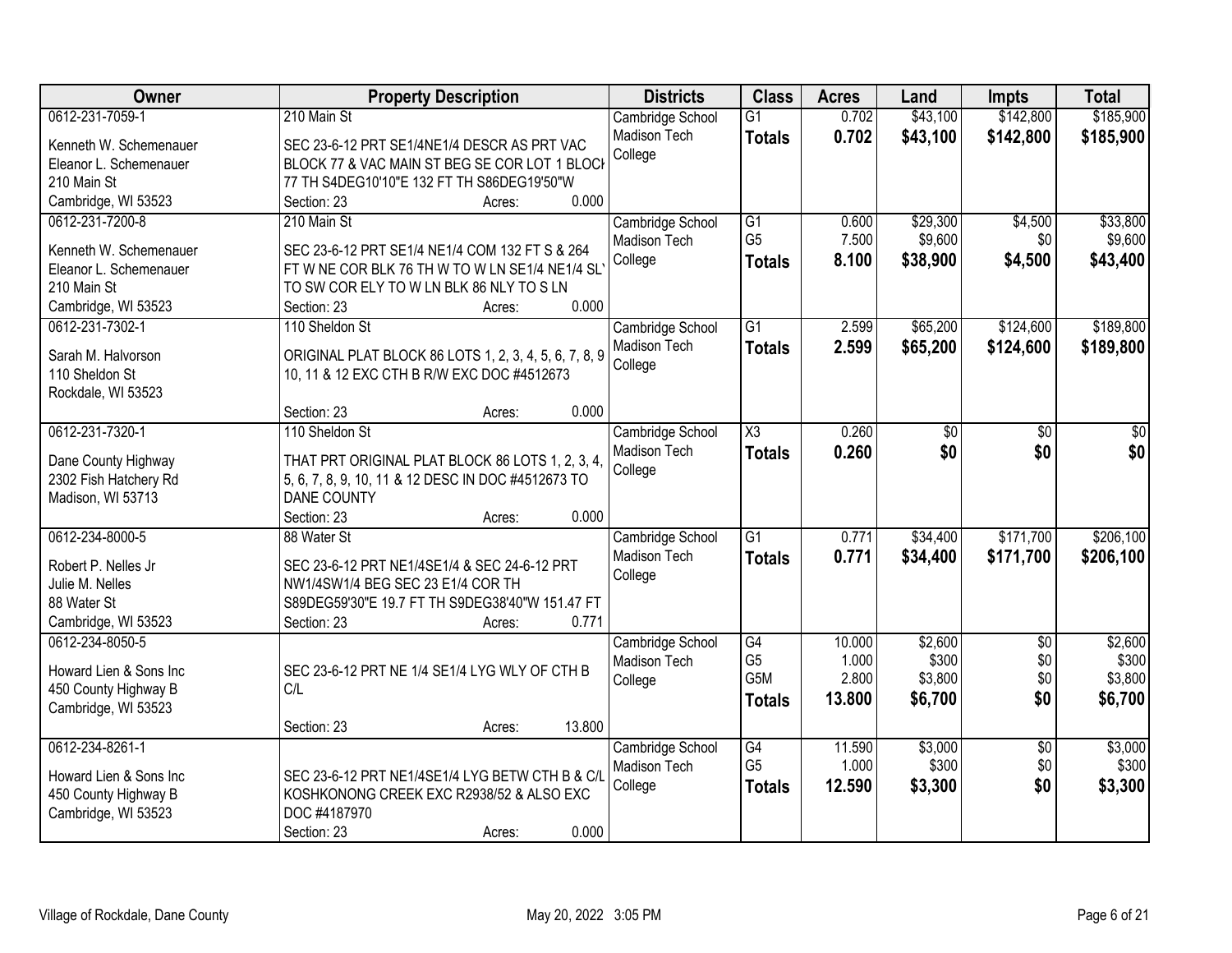| Owner                                                                                           | <b>Property Description</b>                                                                                                                                                                          | <b>Districts</b>                                   | <b>Class</b>                     | <b>Acres</b>   | Land                   | Impts                  | <b>Total</b>           |
|-------------------------------------------------------------------------------------------------|------------------------------------------------------------------------------------------------------------------------------------------------------------------------------------------------------|----------------------------------------------------|----------------------------------|----------------|------------------------|------------------------|------------------------|
| 0612-234-8311-1<br>Rockdale, Village of<br>PO Box 160<br>Cambridge, WI 53523                    | SEC 23-6-12 PRT NE1/4SE1/4 COM SEC E1/4 COR TH<br>W 372.92 FT TO C/L CTH B TH ALG SD C/L<br>S40DEG33'10"W 314.78 FT TH CONT ALG SD C/L<br>0.000<br>Section: 23<br>Acres:                             | Cambridge School<br>Madison Tech<br>College        | X4<br><b>Totals</b>              | 6.330<br>6.330 | $\overline{60}$<br>\$0 | $\overline{50}$<br>\$0 | \$0<br>\$0             |
| 0612-234-8470-1<br>Joshua M. Aubihl<br>Megan L. Aubihl<br>10 Water St<br>Cambridge, WI 53523    | 10 Water St<br>CSM 12587 CS79/82&85-11/25/2008 DESCR AS SEC<br>23-6-12 PRT NE1/4SE1/4 (1.6 ACRES M/L TO C/L<br>CRK)<br>Section: 23<br>1.600<br>Acres:                                                | Cambridge School<br>Madison Tech<br>College        | $\overline{G1}$<br><b>Totals</b> | 1.600<br>1.600 | \$47,900<br>\$47,900   | \$126,100<br>\$126,100 | \$174,000<br>\$174,000 |
| 0612-234-8490-3<br>Andrew Z. Yeoman<br>Callie M. Yeoman<br>38 Water St<br>Cambridge, WI 53523   | 38 Water St<br>SEC 23-6-12 PRT NE1/4SE1/4 DESCR AS COM AT<br>E1/4 COR SD SEC 23 TH N86DEG22'54"E 19.70 FT TH<br>S06DEG0150"W 122.39 FT TH S03DEG38'53"W 28.91<br>Section: 23<br>0.000<br>Acres:      | Cambridge School<br>Madison Tech<br>College        | $\overline{G1}$<br><b>Totals</b> | 0.463<br>0.463 | \$32,400<br>\$32,400   | \$136,100<br>\$136,100 | \$168,500<br>\$168,500 |
| 0612-242-4020-1<br>Rita J. Starks<br>407 Water St<br>Cambridge, WI 53523                        | 407 Water St<br>LOT 1 CSM 11966 CS73/272&273-10/31/2006 F/K/A<br>PRT OF LOTS 2, 3, 4, 5, 9 & 10 BLOCK 49 CLINTON<br>DESCR AS SEC 24-6-12 PRT OF SW1/4 NW1/4 (0.335<br>Section: 24<br>0.335<br>Acres: | Cambridge School<br>Madison Tech<br>College        | $\overline{G1}$<br><b>Totals</b> | 0.335<br>0.335 | \$32,800<br>\$32,800   | \$204,100<br>\$204,100 | \$236,900<br>\$236,900 |
| 0612-242-4032-1<br>Julie E. Sackmann<br>Todd R. Sackmann<br>437 Water St<br>Cambridge, WI 53523 | 437 Water St<br>LOT 1 CSM 12146 CS75/46&47-5/8/2007 F/K/A PRT OF<br>LOTS 1, 2, 3, 4 & 10 BLOCK 49 & PRT VAC MONROE.<br>TOMPKINS & VAN BUREN STS CLINTON DESCR AS<br>0.546<br>Section: 24<br>Acres:   | Cambridge School<br>Madison Tech<br>College        | $\overline{G1}$<br><b>Totals</b> | 0.546<br>0.546 | \$36,800<br>\$36,800   | \$152,300<br>\$152,300 | \$189,100<br>\$189,100 |
| 0612-242-4044-1<br>Gloria Meyer<br>Andrew Meyer<br>441 Water St<br>Cambridge, WI 53523          | 441 Water St<br>LOT 2 CSM 12146 CS75/46&47-5/8/2007 F/K/A PRT OF<br>LOTS 1, 2, 3, 4 & 10 BLOCK 49 & PRT VAC MONROE,<br>TOMPKINS & VAN BUREN STS CLINTON DESCR AS<br>0.602<br>Section: 24<br>Acres:   | Cambridge School<br>Madison Tech<br>College        | G1<br><b>Totals</b>              | 0.602<br>0.602 | \$53,100<br>\$53,100   | \$337,900<br>\$337,900 | \$391,000<br>\$391,000 |
| 0612-242-4103-1<br>Sandra J. Yearman<br>438 Water St<br>Cambridge, WI 53523                     | 438 Water St<br>ORIGINAL PLAT BLOCK 50 PRT LOTS 1 AND 2 COM<br>AT NE COR L 1 TH SWLY ALG E SD TO SE COR TH<br>CONT ON E SD 32 1/2 FT TH NWLY TO CRK TH NELY<br>0.000<br>Section: 24<br>Acres:        | Cambridge School<br><b>Madison Tech</b><br>College | $\overline{G1}$<br><b>Totals</b> | 0.260<br>0.260 | \$18,200<br>\$18,200   | \$140,800<br>\$140,800 | \$159,000<br>\$159,000 |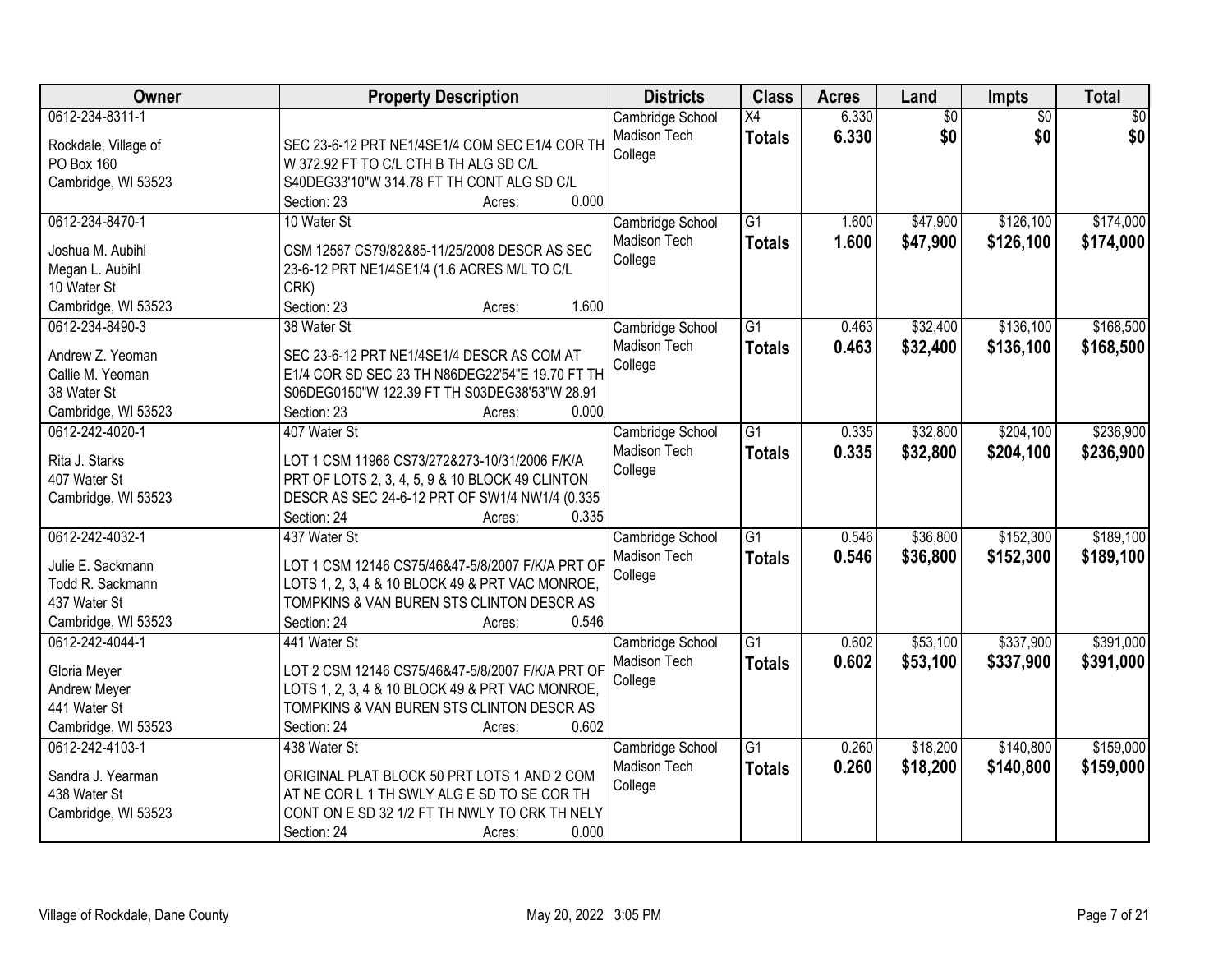| Owner                                   | <b>Property Description</b>                                                          | <b>Districts</b> | <b>Class</b>    | <b>Acres</b> | Land                          | <b>Impts</b>    | <b>Total</b> |
|-----------------------------------------|--------------------------------------------------------------------------------------|------------------|-----------------|--------------|-------------------------------|-----------------|--------------|
| 0612-242-4112-8                         | 418 Water St                                                                         | Cambridge School | G1              | 0.321        | \$9,600                       | \$101,400       | \$111,000    |
|                                         | Peterson & Babler Rev Living Tr, Dennis   ORIGINAL PLAT BLOCK 50 PRT LOT 2 COM AT SE | Madison Tech     | <b>Totals</b>   | 0.321        | \$9,600                       | \$101,400       | \$111,000    |
| & Mary                                  | COR LOT 2, TH NELY ALG E LN TO PT 32 1/2 FT SW                                       | College          |                 |              |                               |                 |              |
| 418 Water St                            | OF SD LOT NE COR TH NWLY AT R < TO E LN TO                                           |                  |                 |              |                               |                 |              |
| Cambridge, WI 53523                     | 0.000<br>Section: 24<br>Acres:                                                       |                  |                 |              |                               |                 |              |
| 0612-242-4123-5                         | <b>Water St</b>                                                                      | Cambridge School |                 |              | Assessed with 0612-242-4112-8 |                 |              |
|                                         |                                                                                      | Madison Tech     |                 |              |                               |                 |              |
| Peterson & Babler Rev Living Tr, Dennis | ORIGINAL PLAT BLOCK 50 PRT LOT 3 COM NE COR                                          | College          |                 |              |                               |                 |              |
| & Mary                                  | TH S 25 FT WLY TO PT ON N LN 41 FT W OF POB E                                        |                  |                 |              |                               |                 |              |
| 418 Water St                            | TO POB & ALSO INCL COM AT SE COR OF SD BLOCK                                         |                  |                 |              |                               |                 |              |
| Cambridge, WI 53523                     | 0.000<br>Section: 24<br>Acres:                                                       |                  |                 |              |                               |                 |              |
| 0612-242-4140-1                         | <b>Water St</b>                                                                      | Cambridge School | G1              | 0.327        | \$25,200                      | \$0             | \$25,200     |
| Scott G. Fosdal et al                   | LOT 1 CSM 15742 CS114/275&277-6/24/2021 F/K/A                                        | Madison Tech     | <b>Totals</b>   | 0.327        | \$25,200                      | \$0             | \$25,200     |
| 402 Water St                            | ORIGINAL PLAT BLOCK 50 PRT LOTS 3 & 4 & F/K/A                                        | College          |                 |              |                               |                 |              |
| Cambridge, WI 53523                     | BLOCK 63 PRT LOTS 1 & 2 & ALSO INCL PRT VAC                                          |                  |                 |              |                               |                 |              |
|                                         | Section: 24<br>0.000<br>Acres:                                                       |                  |                 |              |                               |                 |              |
| 0612-242-4155-1                         | 402 Water St                                                                         | Cambridge School | $\overline{G1}$ | 0.381        | \$29,600                      | \$152,000       | \$181,600    |
|                                         |                                                                                      | Madison Tech     | <b>Totals</b>   | 0.381        | \$29,600                      | \$152,000       | \$181,600    |
| Linda K. Lobue                          | LOT 2 CSM 15742 CS114/275&277-6/24/2021 F/K/A                                        | College          |                 |              |                               |                 |              |
| Paul Lobue                              | ORIGINAL PLAT BLOCK 50 PRT LOTS 3 & 4 & F/K/A                                        |                  |                 |              |                               |                 |              |
| 402 Water St                            | BLOCK 63 PRT LOTS 1 & 2 & ALSO INCL PRT VAC                                          |                  |                 |              |                               |                 |              |
| Cambridge, WI 53523                     | 0.000<br>Section: 24<br>Acres:                                                       |                  |                 |              |                               |                 |              |
| 0612-242-4183-1                         | 324 Water St                                                                         | Cambridge School | $\overline{G1}$ | 0.205        | \$15,800                      | \$104,200       | \$120,000    |
| Patricia R. Bryan                       | LOT 1 CSM 3592 CS14/221&222-12/4/80 F/K/A                                            | Madison Tech     | <b>Totals</b>   | 0.205        | \$15,800                      | \$104,200       | \$120,000    |
| Timothy R. Newkirk                      | ORIGINAL PLAT BLOCK 63 PRT LOTS 1 & 2 DESCR                                          | College          |                 |              |                               |                 |              |
| 324 Water St                            | AS SEC 24-6-12 PRT SW1/4NW1/4 EXC DOC 4946201                                        |                  |                 |              |                               |                 |              |
| Cambridge, WI 53523                     | 0.205<br>Section: 24<br>Acres:                                                       |                  |                 |              |                               |                 |              |
| 0612-242-4200-1                         |                                                                                      | Cambridge School | $\overline{G1}$ | 0.034        | \$2,600                       | $\overline{50}$ | \$2,600      |
|                                         |                                                                                      | Madison Tech     | <b>Totals</b>   | 0.034        | \$2,600                       | \$0             | \$2,600      |
| Patricia R. Bryan                       | PRT ORIGINAL PLAT (CLINTON) BLOCK 63 LOT 3                                           | College          |                 |              |                               |                 |              |
| Timothy R. Newkirk                      | DESC IN DOC 4946200 AS BEG SE COR CSM 3592 TH                                        |                  |                 |              |                               |                 |              |
| 324 Water St                            | S38DEG34'56"W ALG NLY R/W CTH B 49.30 FT TH                                          |                  |                 |              |                               |                 |              |
| Cambridge, WI 53523                     | 0.034<br>Section: 24<br>Acres:                                                       |                  |                 |              |                               |                 |              |
| 0612-242-4222-5                         | 315 Water St                                                                         | Cambridge School | $\overline{G1}$ | 0.256        | \$17,900                      | \$115,500       | \$133,400    |
| John F. Lehman                          | ORIGINAL PLAT BLOCK 64 LOTS 1 & 2 & N 33 FT OF                                       | Madison Tech     | <b>Totals</b>   | 0.256        | \$17,900                      | \$115,500       | \$133,400    |
| 315 Water St                            | LOT <sub>3</sub>                                                                     | College          |                 |              |                               |                 |              |
| Cambridge, WI 53523                     |                                                                                      |                  |                 |              |                               |                 |              |
|                                         | 0.000<br>Section: 24<br>Acres:                                                       |                  |                 |              |                               |                 |              |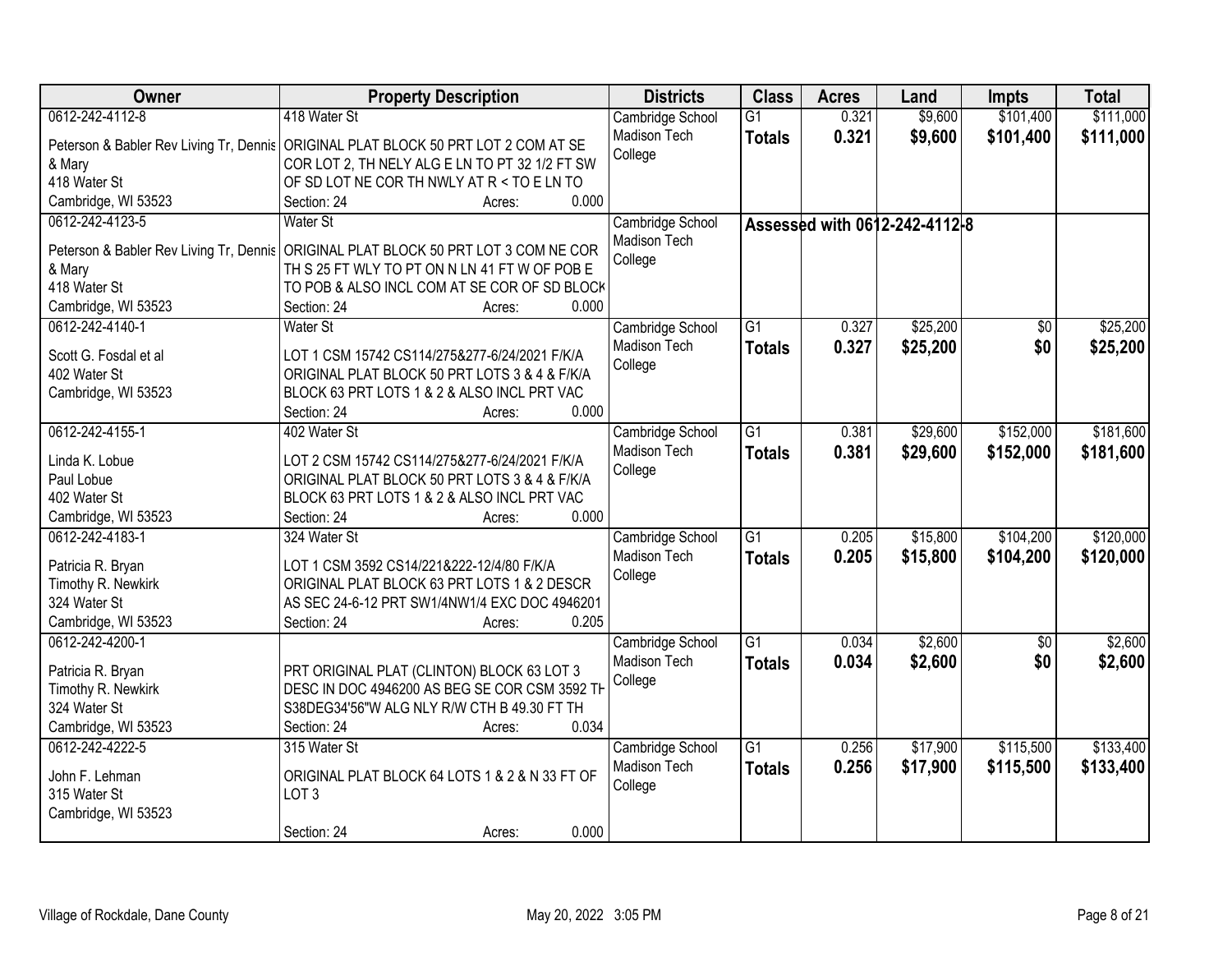| Owner                                     | <b>Property Description</b>                      | <b>Districts</b> | <b>Class</b>    | <b>Acres</b> | Land                          | <b>Impts</b>    | <b>Total</b>    |
|-------------------------------------------|--------------------------------------------------|------------------|-----------------|--------------|-------------------------------|-----------------|-----------------|
| 0612-242-4233-2                           | 307 Water St                                     | Cambridge School | $\overline{G1}$ | 0.176        | $\overline{60}$               | $\overline{30}$ | $\overline{50}$ |
| Dan C. Wehrman                            | ORIGINAL PLAT S 33 FT LOT 3 BLOCK 64             | Madison Tech     | G <sub>2</sub>  | 0.237        | \$16,600                      | \$17,300        | \$33,900        |
| 205 Lawn St                               |                                                  | College          | <b>Totals</b>   | 0.413        | \$16,600                      | \$17,300        | \$33,900        |
| Cambridge, WI 53523                       |                                                  |                  |                 |              |                               |                 |                 |
|                                           | 0.000<br>Section: 24<br>Acres:                   |                  |                 |              |                               |                 |                 |
| 0612-242-4244-9                           | 307 Water St                                     | Cambridge School |                 |              | Assessed with 0612-242-4233-2 |                 |                 |
| Dan C. Wehrman                            | ORIGINAL PLAT PRT LOT 4 BLOCK 64 COM SE COR      | Madison Tech     |                 |              |                               |                 |                 |
| 205 Lawn St                               | TH N 66 FT TH W TO WATER ST TH SWLY ALG ST 30    | College          |                 |              |                               |                 |                 |
| Cambridge, WI 53523                       | FT TH S67DEG26'E 62.85 FT TH S 77DEG20'E 117.55  |                  |                 |              |                               |                 |                 |
|                                           | 0.000<br>Section: 24<br>Acres:                   |                  |                 |              |                               |                 |                 |
| 0612-242-4254-7                           | 305 Water St                                     | Cambridge School | $\overline{G1}$ | 0.327        | \$22,900                      | \$142,000       | \$164,900       |
| Gregory J. Williams                       | ORIGINAL PLAT PRT LOT 4 BLOCK 64 COM SE COR      | Madison Tech     | <b>Totals</b>   | 0.327        | \$22,900                      | \$142,000       | \$164,900       |
| Dawn M. Reagan                            | BLK 64 TH S89DEG56'40"W 213.15 FT ALG N LN       | College          |                 |              |                               |                 |                 |
| 305 Water St                              | BENTON ST TH N38DEG45'E 64.11 FT ALG E LN        |                  |                 |              |                               |                 |                 |
| Cambridge, WI 53523                       | 0.000<br>Section: 24<br>Acres:                   |                  |                 |              |                               |                 |                 |
| 0612-242-4285-1                           | 351 Merchant St                                  | Cambridge School | $\overline{G1}$ | 0.550        | \$35,200                      | \$0             | \$35,200        |
|                                           |                                                  | Madison Tech     | <b>Totals</b>   | 0.550        | \$35,200                      | \$0             | \$35,200        |
| Kimberly S. Welsh                         | LOT 1 CSM 13702 CS90/135&136-4/30/2014 F/K/A     | College          |                 |              |                               |                 |                 |
| Ryan B. Welsh                             | CLINTON BLOCK 49 LOTS 6, 7, 8 & PRT LOTS 4 & 5 & |                  |                 |              |                               |                 |                 |
| 349 Merchant St                           | PRT VAC MONROE ST & BLOCK 65 LOTS 1, 2, 3, 4, 5, |                  |                 |              |                               |                 |                 |
| Cambridge, WI 53523                       | Section: 24<br>0.550<br>Acres:                   |                  |                 |              |                               |                 |                 |
| 0612-242-4305-1                           | 349 Merchant St                                  | Cambridge School | $\overline{G1}$ | 2.015        | \$75,300                      | \$159,800       | \$235,100       |
| Kimberly S. Welsh                         | LOT 2 CSM 13702 CS90/135&136-4/30/2014 F/K/A     | Madison Tech     | <b>Totals</b>   | 2.015        | \$75,300                      | \$159,800       | \$235,100       |
| Ryan B. Welsh                             | CLINTON BLOCK 49 LOTS 6, 7, 8 & PRT LOTS 4 & 5 & | College          |                 |              |                               |                 |                 |
| 349 Merchant St                           | PRT VAC MONROE ST & BLOCK 65 LOTS 1, 2, 3, 4, 5, |                  |                 |              |                               |                 |                 |
| Cambridge, WI 53523                       | Section: 24<br>2.015<br>Acres:                   |                  |                 |              |                               |                 |                 |
| 0612-242-4335-1                           | 327 Merchant St                                  | Cambridge School | $\overline{G1}$ | 0.612        | \$39,500                      | \$180,300       | \$219,800       |
| Tarras Rev Living Marital Tr, Jeffrey R & | LOT 3 CSM 13702 CS90/135&136-4/30/2014 F/K/A     | Madison Tech     | <b>Totals</b>   | 0.612        | \$39,500                      | \$180,300       | \$219,800       |
| Beth A                                    | CLINTON BLOCK 49 LOTS 6, 7, 8 & PRT LOTS 4 & 5 & | College          |                 |              |                               |                 |                 |
| 327 Merchant St                           | PRT VAC MONROE ST & BLOCK 65 LOTS 1, 2, 3, 4, 5, |                  |                 |              |                               |                 |                 |
| Cambridge, WI 53523                       | 0.612<br>Section: 24<br>Acres:                   |                  |                 |              |                               |                 |                 |
| 0612-242-4350-1                           | <b>Merchant St</b>                               | Cambridge School | $\overline{G1}$ | 0.751        | \$29,300                      | $\overline{50}$ | \$29,300        |
|                                           |                                                  | Madison Tech     | <b>Totals</b>   | 0.751        | \$29,300                      | \$0             | \$29,300        |
| John D. Riccio                            | ORIGINAL PLAT BLOCK 65 LOTS 10, 11 & 12 & TH     | College          |                 |              |                               |                 |                 |
| Sara L. Riccio                            | PRT VAC BENTON ST ADJ S LN SD PARCEL IN          |                  |                 |              |                               |                 |                 |
| 211 Merchant St                           | R15865/19                                        |                  |                 |              |                               |                 |                 |
| Cambridge, WI 53523                       | 0.000<br>Section: 24<br>Acres:                   |                  |                 |              |                               |                 |                 |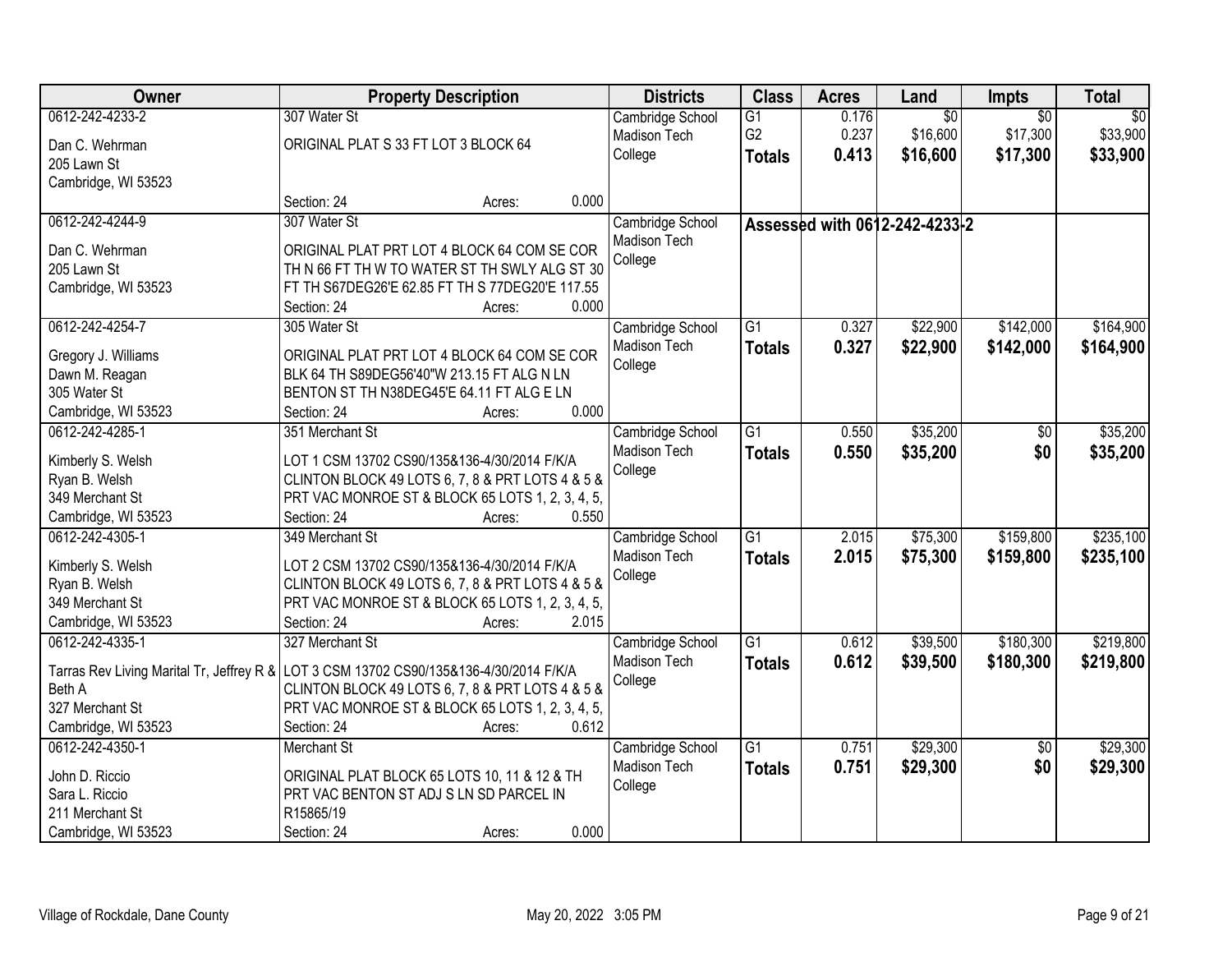| \$204,100<br>0612-242-4410-1<br>211 Merchant St<br>$\overline{G1}$<br>\$37,500<br>\$241,600<br>Cambridge School<br>0.874<br><b>Madison Tech</b><br>0.874<br>\$37,500<br>\$204,100<br>\$241,600<br><b>Totals</b><br>ORIGINAL PLAT BLOCK 72 LOTS 1, 2 & 3 & PRT VAC<br>John D. Riccio<br>College<br>BENTON ST ADJ SD LOTS & S 40 FT OF LOTS 4 & 5 8<br>Sara L. Riccio<br>N 20 FT OF S 40 FT OF LOT 6<br>211 Merchant St<br>0.000<br>Cambridge, WI 53523<br>Section: 24<br>Acres:<br>$\overline{G1}$<br>\$129,600<br>\$171,000<br>0612-242-4425-1<br>315 Merchant St<br>Cambridge School<br>\$41,400<br>0.660<br>Madison Tech<br>0.660<br>\$41,400<br>\$129,600<br>\$171,000<br><b>Totals</b><br>ORIGINAL PLAT BLOCK 72 LOTS 4, 5 & 6 EXC S 40 FT<br>Kenneth G. Johnson<br>College<br>Jean R. Johnson<br>OF SD LOTS<br>PO Box 37<br>0.000<br>Hammond, WI 54015<br>Section: 24<br>Acres:<br>\$123,000<br>0612-242-4459-1<br>$\overline{G1}$<br>\$16,200<br>\$106,800<br>201 Merchant St<br>Cambridge School<br>0.231<br>Madison Tech<br>0.231<br>\$16,200<br>\$106,800<br>\$123,000<br><b>Totals</b><br><b>Matthew Cantwell</b><br>ORIGINAL PLAT BLOCK 72 LOT 7 & SLY 20 FT OF<br>College<br>LOT <sub>6</sub><br>201 Merchant St<br>Cambridge, WI 53523<br>0.000<br>Section: 24<br>Acres:<br>0612-242-4467-1<br>\$109,000<br>\$130,000<br>208 E Adams St<br>$\overline{G1}$<br>0.300<br>\$21,000<br>Cambridge School<br><b>Madison Tech</b><br>0.300<br>\$21,000<br>\$109,000<br>\$130,000<br><b>Totals</b><br>John H. Huenefeld Jr<br>ORIGINAL PLAT BLOCK 72 LOT 8 & PRT OF LOT 9<br>College<br>DESCR AS BEG AT SW COR OF SD LOT 8 TH<br>Anna L. Uchno<br>N00DEG52'20"W 131.56 FT TO NW COR OF SD LOT 8<br>208 E Adams St<br>0.000<br>Cambridge, WI 53523<br>Section: 24<br>Acres:<br>$\overline{G2}$<br>\$99,500<br>\$142,500<br>0612-242-4483-1<br>222 E Adams St<br>0.701<br>\$43,000<br>Cambridge School<br>Madison Tech<br>\$43,000<br>\$99,500<br>\$142,500<br>0.701<br><b>Totals</b><br>Brian R. Boden<br>ORIGINAL PLAT BLOCK 72 LOTS 9, 10, 11 & 12 EXC |
|--------------------------------------------------------------------------------------------------------------------------------------------------------------------------------------------------------------------------------------------------------------------------------------------------------------------------------------------------------------------------------------------------------------------------------------------------------------------------------------------------------------------------------------------------------------------------------------------------------------------------------------------------------------------------------------------------------------------------------------------------------------------------------------------------------------------------------------------------------------------------------------------------------------------------------------------------------------------------------------------------------------------------------------------------------------------------------------------------------------------------------------------------------------------------------------------------------------------------------------------------------------------------------------------------------------------------------------------------------------------------------------------------------------------------------------------------------------------------------------------------------------------------------------------------------------------------------------------------------------------------------------------------------------------------------------------------------------------------------------------------------------------------------------------------------------------------------------------------------------------------------------------------------------------------------------------------------------------------------------------------------------------------------------------------------------|
|                                                                                                                                                                                                                                                                                                                                                                                                                                                                                                                                                                                                                                                                                                                                                                                                                                                                                                                                                                                                                                                                                                                                                                                                                                                                                                                                                                                                                                                                                                                                                                                                                                                                                                                                                                                                                                                                                                                                                                                                                                                              |
|                                                                                                                                                                                                                                                                                                                                                                                                                                                                                                                                                                                                                                                                                                                                                                                                                                                                                                                                                                                                                                                                                                                                                                                                                                                                                                                                                                                                                                                                                                                                                                                                                                                                                                                                                                                                                                                                                                                                                                                                                                                              |
|                                                                                                                                                                                                                                                                                                                                                                                                                                                                                                                                                                                                                                                                                                                                                                                                                                                                                                                                                                                                                                                                                                                                                                                                                                                                                                                                                                                                                                                                                                                                                                                                                                                                                                                                                                                                                                                                                                                                                                                                                                                              |
|                                                                                                                                                                                                                                                                                                                                                                                                                                                                                                                                                                                                                                                                                                                                                                                                                                                                                                                                                                                                                                                                                                                                                                                                                                                                                                                                                                                                                                                                                                                                                                                                                                                                                                                                                                                                                                                                                                                                                                                                                                                              |
|                                                                                                                                                                                                                                                                                                                                                                                                                                                                                                                                                                                                                                                                                                                                                                                                                                                                                                                                                                                                                                                                                                                                                                                                                                                                                                                                                                                                                                                                                                                                                                                                                                                                                                                                                                                                                                                                                                                                                                                                                                                              |
|                                                                                                                                                                                                                                                                                                                                                                                                                                                                                                                                                                                                                                                                                                                                                                                                                                                                                                                                                                                                                                                                                                                                                                                                                                                                                                                                                                                                                                                                                                                                                                                                                                                                                                                                                                                                                                                                                                                                                                                                                                                              |
|                                                                                                                                                                                                                                                                                                                                                                                                                                                                                                                                                                                                                                                                                                                                                                                                                                                                                                                                                                                                                                                                                                                                                                                                                                                                                                                                                                                                                                                                                                                                                                                                                                                                                                                                                                                                                                                                                                                                                                                                                                                              |
|                                                                                                                                                                                                                                                                                                                                                                                                                                                                                                                                                                                                                                                                                                                                                                                                                                                                                                                                                                                                                                                                                                                                                                                                                                                                                                                                                                                                                                                                                                                                                                                                                                                                                                                                                                                                                                                                                                                                                                                                                                                              |
|                                                                                                                                                                                                                                                                                                                                                                                                                                                                                                                                                                                                                                                                                                                                                                                                                                                                                                                                                                                                                                                                                                                                                                                                                                                                                                                                                                                                                                                                                                                                                                                                                                                                                                                                                                                                                                                                                                                                                                                                                                                              |
|                                                                                                                                                                                                                                                                                                                                                                                                                                                                                                                                                                                                                                                                                                                                                                                                                                                                                                                                                                                                                                                                                                                                                                                                                                                                                                                                                                                                                                                                                                                                                                                                                                                                                                                                                                                                                                                                                                                                                                                                                                                              |
|                                                                                                                                                                                                                                                                                                                                                                                                                                                                                                                                                                                                                                                                                                                                                                                                                                                                                                                                                                                                                                                                                                                                                                                                                                                                                                                                                                                                                                                                                                                                                                                                                                                                                                                                                                                                                                                                                                                                                                                                                                                              |
|                                                                                                                                                                                                                                                                                                                                                                                                                                                                                                                                                                                                                                                                                                                                                                                                                                                                                                                                                                                                                                                                                                                                                                                                                                                                                                                                                                                                                                                                                                                                                                                                                                                                                                                                                                                                                                                                                                                                                                                                                                                              |
|                                                                                                                                                                                                                                                                                                                                                                                                                                                                                                                                                                                                                                                                                                                                                                                                                                                                                                                                                                                                                                                                                                                                                                                                                                                                                                                                                                                                                                                                                                                                                                                                                                                                                                                                                                                                                                                                                                                                                                                                                                                              |
|                                                                                                                                                                                                                                                                                                                                                                                                                                                                                                                                                                                                                                                                                                                                                                                                                                                                                                                                                                                                                                                                                                                                                                                                                                                                                                                                                                                                                                                                                                                                                                                                                                                                                                                                                                                                                                                                                                                                                                                                                                                              |
|                                                                                                                                                                                                                                                                                                                                                                                                                                                                                                                                                                                                                                                                                                                                                                                                                                                                                                                                                                                                                                                                                                                                                                                                                                                                                                                                                                                                                                                                                                                                                                                                                                                                                                                                                                                                                                                                                                                                                                                                                                                              |
|                                                                                                                                                                                                                                                                                                                                                                                                                                                                                                                                                                                                                                                                                                                                                                                                                                                                                                                                                                                                                                                                                                                                                                                                                                                                                                                                                                                                                                                                                                                                                                                                                                                                                                                                                                                                                                                                                                                                                                                                                                                              |
|                                                                                                                                                                                                                                                                                                                                                                                                                                                                                                                                                                                                                                                                                                                                                                                                                                                                                                                                                                                                                                                                                                                                                                                                                                                                                                                                                                                                                                                                                                                                                                                                                                                                                                                                                                                                                                                                                                                                                                                                                                                              |
|                                                                                                                                                                                                                                                                                                                                                                                                                                                                                                                                                                                                                                                                                                                                                                                                                                                                                                                                                                                                                                                                                                                                                                                                                                                                                                                                                                                                                                                                                                                                                                                                                                                                                                                                                                                                                                                                                                                                                                                                                                                              |
|                                                                                                                                                                                                                                                                                                                                                                                                                                                                                                                                                                                                                                                                                                                                                                                                                                                                                                                                                                                                                                                                                                                                                                                                                                                                                                                                                                                                                                                                                                                                                                                                                                                                                                                                                                                                                                                                                                                                                                                                                                                              |
|                                                                                                                                                                                                                                                                                                                                                                                                                                                                                                                                                                                                                                                                                                                                                                                                                                                                                                                                                                                                                                                                                                                                                                                                                                                                                                                                                                                                                                                                                                                                                                                                                                                                                                                                                                                                                                                                                                                                                                                                                                                              |
|                                                                                                                                                                                                                                                                                                                                                                                                                                                                                                                                                                                                                                                                                                                                                                                                                                                                                                                                                                                                                                                                                                                                                                                                                                                                                                                                                                                                                                                                                                                                                                                                                                                                                                                                                                                                                                                                                                                                                                                                                                                              |
|                                                                                                                                                                                                                                                                                                                                                                                                                                                                                                                                                                                                                                                                                                                                                                                                                                                                                                                                                                                                                                                                                                                                                                                                                                                                                                                                                                                                                                                                                                                                                                                                                                                                                                                                                                                                                                                                                                                                                                                                                                                              |
|                                                                                                                                                                                                                                                                                                                                                                                                                                                                                                                                                                                                                                                                                                                                                                                                                                                                                                                                                                                                                                                                                                                                                                                                                                                                                                                                                                                                                                                                                                                                                                                                                                                                                                                                                                                                                                                                                                                                                                                                                                                              |
|                                                                                                                                                                                                                                                                                                                                                                                                                                                                                                                                                                                                                                                                                                                                                                                                                                                                                                                                                                                                                                                                                                                                                                                                                                                                                                                                                                                                                                                                                                                                                                                                                                                                                                                                                                                                                                                                                                                                                                                                                                                              |
| College<br>BEG AT SW COR OF SD LOT 8 TH N00DEG52'20"W<br>Jerilynn A. Boden                                                                                                                                                                                                                                                                                                                                                                                                                                                                                                                                                                                                                                                                                                                                                                                                                                                                                                                                                                                                                                                                                                                                                                                                                                                                                                                                                                                                                                                                                                                                                                                                                                                                                                                                                                                                                                                                                                                                                                                   |
| 131.56 FT TO NW COR OF SD LOT 8 TH<br>319 Sheldon St                                                                                                                                                                                                                                                                                                                                                                                                                                                                                                                                                                                                                                                                                                                                                                                                                                                                                                                                                                                                                                                                                                                                                                                                                                                                                                                                                                                                                                                                                                                                                                                                                                                                                                                                                                                                                                                                                                                                                                                                         |
| 0.000<br>Cambridge, WI 53523<br>Section: 24<br>Acres:                                                                                                                                                                                                                                                                                                                                                                                                                                                                                                                                                                                                                                                                                                                                                                                                                                                                                                                                                                                                                                                                                                                                                                                                                                                                                                                                                                                                                                                                                                                                                                                                                                                                                                                                                                                                                                                                                                                                                                                                        |
| 0612-242-4537-1<br>\$114,500<br>\$149,900<br>$\overline{G1}$<br>\$35,400<br>301 Water St<br>Cambridge School<br>0.511                                                                                                                                                                                                                                                                                                                                                                                                                                                                                                                                                                                                                                                                                                                                                                                                                                                                                                                                                                                                                                                                                                                                                                                                                                                                                                                                                                                                                                                                                                                                                                                                                                                                                                                                                                                                                                                                                                                                        |
| Madison Tech<br>0.511<br>\$35,400<br>\$114,500                                                                                                                                                                                                                                                                                                                                                                                                                                                                                                                                                                                                                                                                                                                                                                                                                                                                                                                                                                                                                                                                                                                                                                                                                                                                                                                                                                                                                                                                                                                                                                                                                                                                                                                                                                                                                                                                                                                                                                                                               |
| \$149,900<br><b>Totals</b><br>ORIGINAL PLAT PRT BLOCK 73 LOTS 1 & 2 & ALSO<br>Christopher J. Barrett<br>College                                                                                                                                                                                                                                                                                                                                                                                                                                                                                                                                                                                                                                                                                                                                                                                                                                                                                                                                                                                                                                                                                                                                                                                                                                                                                                                                                                                                                                                                                                                                                                                                                                                                                                                                                                                                                                                                                                                                              |
| Ellyn J. Sund<br>INCL S1/2 VAC BENTON ST ADJ SD LOTS                                                                                                                                                                                                                                                                                                                                                                                                                                                                                                                                                                                                                                                                                                                                                                                                                                                                                                                                                                                                                                                                                                                                                                                                                                                                                                                                                                                                                                                                                                                                                                                                                                                                                                                                                                                                                                                                                                                                                                                                         |
| 301 Water St                                                                                                                                                                                                                                                                                                                                                                                                                                                                                                                                                                                                                                                                                                                                                                                                                                                                                                                                                                                                                                                                                                                                                                                                                                                                                                                                                                                                                                                                                                                                                                                                                                                                                                                                                                                                                                                                                                                                                                                                                                                 |
| 0.511<br>Cambridge, WI 53523<br>Section: 24<br>Acres:                                                                                                                                                                                                                                                                                                                                                                                                                                                                                                                                                                                                                                                                                                                                                                                                                                                                                                                                                                                                                                                                                                                                                                                                                                                                                                                                                                                                                                                                                                                                                                                                                                                                                                                                                                                                                                                                                                                                                                                                        |
| $\overline{G1}$<br>\$28,100<br>\$165,300<br>\$193,400<br>0612-242-4553-5<br>148 E Adams St<br>Cambridge School<br>0.401                                                                                                                                                                                                                                                                                                                                                                                                                                                                                                                                                                                                                                                                                                                                                                                                                                                                                                                                                                                                                                                                                                                                                                                                                                                                                                                                                                                                                                                                                                                                                                                                                                                                                                                                                                                                                                                                                                                                      |
| <b>Madison Tech</b><br>0.401<br>\$28,100<br>\$165,300<br>\$193,400<br><b>Totals</b><br>Ann E. Gerlich<br>ORIGINAL PLAT LOTS 3 & 4 BLOCK 73                                                                                                                                                                                                                                                                                                                                                                                                                                                                                                                                                                                                                                                                                                                                                                                                                                                                                                                                                                                                                                                                                                                                                                                                                                                                                                                                                                                                                                                                                                                                                                                                                                                                                                                                                                                                                                                                                                                   |
| College<br>148 E Adams St                                                                                                                                                                                                                                                                                                                                                                                                                                                                                                                                                                                                                                                                                                                                                                                                                                                                                                                                                                                                                                                                                                                                                                                                                                                                                                                                                                                                                                                                                                                                                                                                                                                                                                                                                                                                                                                                                                                                                                                                                                    |
| Cambridge, WI 53523                                                                                                                                                                                                                                                                                                                                                                                                                                                                                                                                                                                                                                                                                                                                                                                                                                                                                                                                                                                                                                                                                                                                                                                                                                                                                                                                                                                                                                                                                                                                                                                                                                                                                                                                                                                                                                                                                                                                                                                                                                          |
| 0.000<br>Section: 24<br>Acres:                                                                                                                                                                                                                                                                                                                                                                                                                                                                                                                                                                                                                                                                                                                                                                                                                                                                                                                                                                                                                                                                                                                                                                                                                                                                                                                                                                                                                                                                                                                                                                                                                                                                                                                                                                                                                                                                                                                                                                                                                               |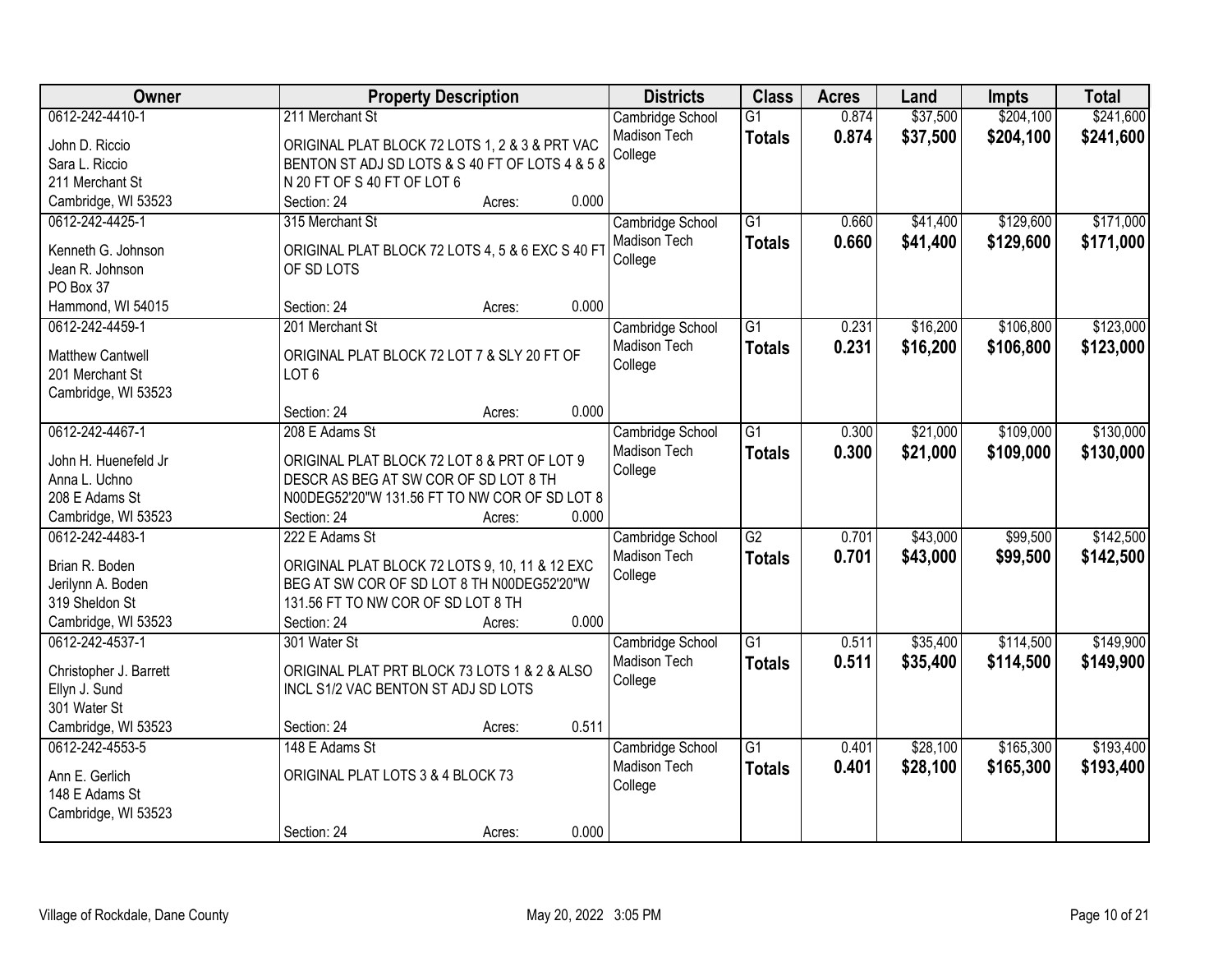| Owner                            |                                                      | <b>Property Description</b> |       | <b>Districts</b>    | <b>Class</b>    | <b>Acres</b> | Land     | Impts           | <b>Total</b> |
|----------------------------------|------------------------------------------------------|-----------------------------|-------|---------------------|-----------------|--------------|----------|-----------------|--------------|
| 0612-242-4575-9                  | 134 E Adams St                                       |                             |       | Cambridge School    | $\overline{G1}$ | 0.200        | \$14,000 | \$131,500       | \$145,500    |
| Dennis A. Tofte                  | ORIGINAL PLAT LOT 5 BLOCK 73                         |                             |       | Madison Tech        | <b>Totals</b>   | 0.200        | \$14,000 | \$131,500       | \$145,500    |
| 134 E Adams St                   |                                                      |                             |       | College             |                 |              |          |                 |              |
| Cambridge, WI 53523              |                                                      |                             |       |                     |                 |              |          |                 |              |
|                                  | Section: 24                                          | Acres:                      | 0.000 |                     |                 |              |          |                 |              |
| 0612-242-4586-6                  | 120 E Adams St                                       |                             |       | Cambridge School    | $\overline{G1}$ | 0.200        | \$14,000 | \$46,200        | \$60,200     |
| John R. Wildes                   | ORIGINAL PLAT BLOCK 73 LOT 6                         |                             |       | <b>Madison Tech</b> | <b>Totals</b>   | 0.200        | \$14,000 | \$46,200        | \$60,200     |
| Shelby Wildes                    |                                                      |                             |       | College             |                 |              |          |                 |              |
| 120 E Adams St                   |                                                      |                             |       |                     |                 |              |          |                 |              |
| Cambridge, WI 53523              | Section: 24                                          | Acres:                      | 0.000 |                     |                 |              |          |                 |              |
| 0612-242-4597-3                  | 100 E Adams St                                       |                             |       | Cambridge School    | G2              | 0.200        | \$14,000 | \$103,200       | \$117,200    |
| Kevin L. Umland                  | ORIGINAL PLAT BLOCK 73 LOT 7                         |                             |       | Madison Tech        | <b>Totals</b>   | 0.200        | \$14,000 | \$103,200       | \$117,200    |
| 100 E Adams St                   |                                                      |                             |       | College             |                 |              |          |                 |              |
| Cambridge, WI 53523              |                                                      |                             |       |                     |                 |              |          |                 |              |
|                                  | Section: 24                                          | Acres:                      | 0.000 |                     |                 |              |          |                 |              |
| 0612-242-4608-9                  | 223 Exchange St                                      |                             |       | Cambridge School    | $\overline{G1}$ | 0.082        | \$5,700  | \$97,300        | \$103,000    |
| Vp Madison, LLC                  | ORIGINAL PLAT BLOCK 73 PRT LOT 8 BEG SE COR          |                             |       | <b>Madison Tech</b> | <b>Totals</b>   | 0.082        | \$5,700  | \$97,300        | \$103,000    |
| 361 Falls Rd 70075               | TH W 132 FT TO SW COR TH N ALG E LN WATER ST         |                             |       | College             |                 |              |          |                 |              |
| Grafton, WI 53024                | 35 FT TH NELY ALG ST 18.5 FT TO PT 3.33 S OF         |                             |       |                     |                 |              |          |                 |              |
|                                  | Section: 24                                          | Acres:                      | 0.000 |                     |                 |              |          |                 |              |
| 0612-242-4614-1                  | 225 Water St                                         |                             |       | Cambridge School    | $\overline{G2}$ | 0.067        | \$8,900  | \$66,900        | \$75,800     |
| Jason Lippold                    | ORIGINAL PLAT BLOCK 73 PRT LOT 8 BEG 22.0 FT N       |                             |       | Madison Tech        | <b>Totals</b>   | 0.067        | \$8,900  | \$66,900        | \$75,800     |
| Jessica Lippold                  | OF SE COR SD LOT TH W 67.0 FT TH N72DEGW 61.0        |                             |       | College             |                 |              |          |                 |              |
| S35 W35705 County Highway D      | FT TO ELY LN OF WATER ST TH NELY ALG WATER           |                             |       |                     |                 |              |          |                 |              |
| Dousman, WI 53118                | Section: 24                                          | Acres:                      | 0.000 |                     |                 |              |          |                 |              |
| 0612-242-4618-7                  | 229 Water St                                         |                             |       | Cambridge School    | $\overline{G2}$ | 0.069        | \$9,200  | \$78,100        | \$87,300     |
|                                  | ORIGINAL PLAT BLOCK 73 PRT LOTS 8 & 9 CLINTON        |                             |       | Madison Tech        | <b>Totals</b>   | 0.069        | \$9,200  | \$78,100        | \$87,300     |
| Jason Lippold<br>Jessica Lippold | BEG NE COR SD LOT 8 TH N84DEGW 41.5 FT TH            |                             |       | College             |                 |              |          |                 |              |
| S35 W35705 County Highway D      | N16DEG15'W 50.0 FT TO E LN WATER ST TH SWLY          |                             |       |                     |                 |              |          |                 |              |
| Dousman, WI 53118                | Section: 24                                          | Acres:                      | 0.000 |                     |                 |              |          |                 |              |
| 0612-242-4625-8                  | Water St                                             |                             |       | Cambridge School    | $\overline{G1}$ | 0.062        | \$2,400  | $\overline{50}$ | \$2,400      |
|                                  |                                                      |                             |       | Madison Tech        | <b>Totals</b>   | 0.062        | \$2,400  | \$0             | \$2,400      |
| L G. Anderson<br>247 Water St    | ORIGINAL PLAT BLOCK 73 S 24 FT LOT 9 EXC<br>R9632/69 |                             |       | College             |                 |              |          |                 |              |
| Cambridge, WI 53523              |                                                      |                             |       |                     |                 |              |          |                 |              |
|                                  | Section: 24                                          | Acres:                      | 0.000 |                     |                 |              |          |                 |              |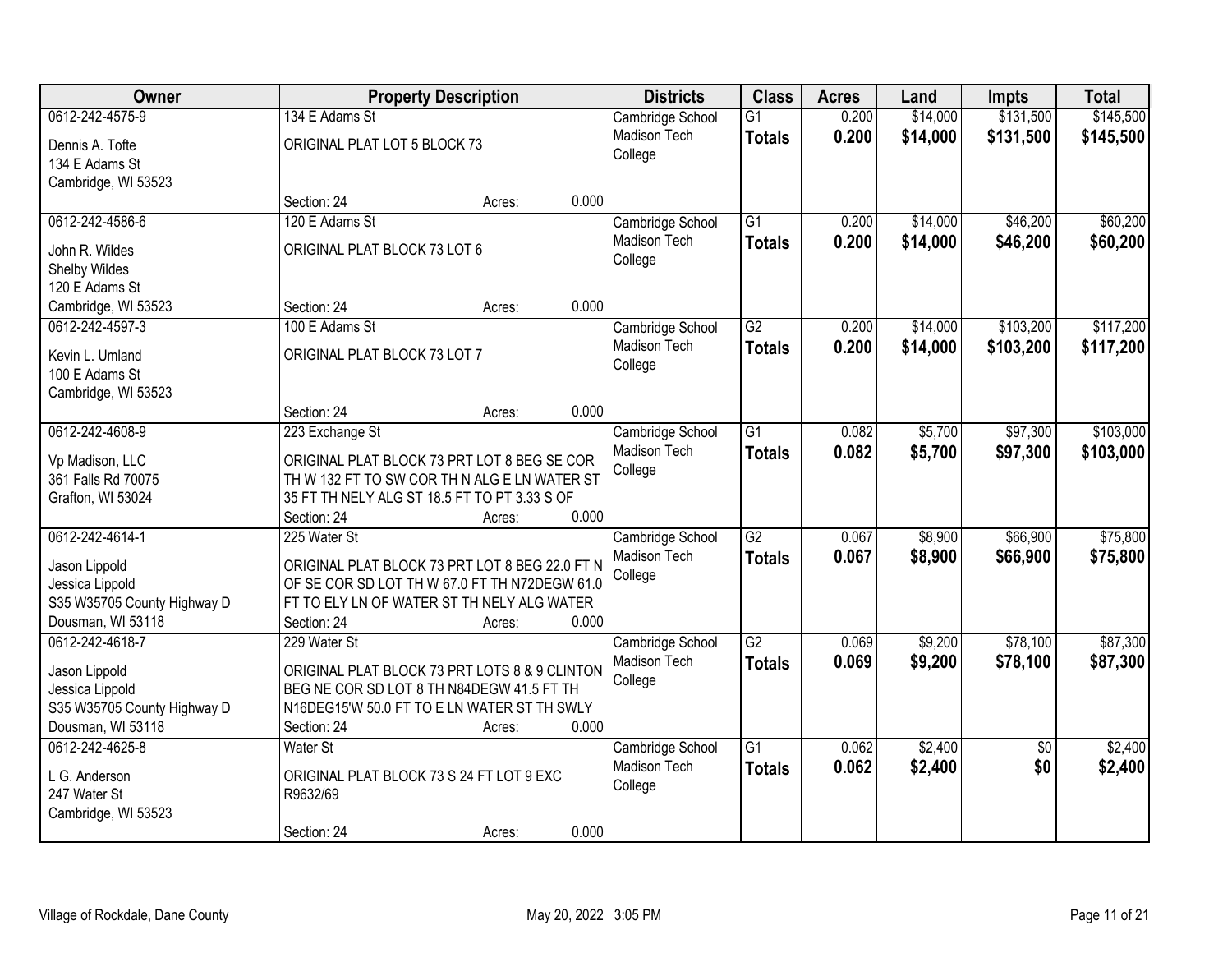| Owner                                    | <b>Property Description</b>                                | <b>Districts</b> | <b>Class</b>        | <b>Acres</b> | Land                          | <b>Impts</b>    | <b>Total</b>    |
|------------------------------------------|------------------------------------------------------------|------------------|---------------------|--------------|-------------------------------|-----------------|-----------------|
| 0612-242-4629-4                          | 247 Water St                                               | Cambridge School | $\overline{G1}$     | 0.684        | \$38,100                      | \$111,900       | \$150,000       |
| Marti-Lynn Castle                        | ORIGINAL PLAT BLOCK 73 LOT 9 EXC S 24 FT THF &             | Madison Tech     | <b>Totals</b>       | 0.684        | \$38,100                      | \$111,900       | \$150,000       |
| Nicholas G. Castle                       | ALSO EXC R9632/69 & ALL LOTS 10 & 11 & TH PRT              | College          |                     |              |                               |                 |                 |
| 247 Water St                             | VAC BENTON STREET ADJ N LN SD PARCEL IN                    |                  |                     |              |                               |                 |                 |
| Cambridge, WI 53523                      | 0.000<br>Section: 24<br>Acres:                             |                  |                     |              |                               |                 |                 |
| 0612-242-4760-1                          | 302 Water St                                               | Cambridge School | $\overline{G1}$     | 0.451        | \$34,700                      | \$69,700        | \$104,400       |
|                                          |                                                            | Madison Tech     | <b>Totals</b>       | 0.451        | \$34,700                      | \$69,700        | \$104,400       |
| Vp Madison, LLC                          | ORIGINAL PLAT (CLINTON) BLOCK 63 LOTS 3 & 4 &              | College          |                     |              |                               |                 |                 |
| 361 Falls Rd 70075                       | ALSO INCL N1/2 VAC BENTON ST & PRT LOT 1 CSM               |                  |                     |              |                               |                 |                 |
| Grafton, WI 53024                        | 3592 CS14/221&222-12/4/80 F/K/A PRT OF LOTS 1 & 2<br>0.000 |                  |                     |              |                               |                 |                 |
|                                          | Section: 24<br>Acres:                                      |                  |                     |              |                               |                 |                 |
| 0612-242-4772-0                          | 210 Water St                                               | Cambridge School | G2                  | 0.105        | \$7,400                       | \$104,500       | \$111,900       |
| Vp Madison, LLC                          | ORIGINAL PLAT BLOCK 74 PRT LOTS 1 & 2 DESCR                | Madison Tech     | <b>Totals</b>       | 0.105        | \$7,400                       | \$104,500       | \$111,900       |
| 361 Falls Rd 70075                       | AS COM AT W1/4 COR OF SEC 24-6-12 TH                       | College          |                     |              |                               |                 |                 |
| Grafton, WI 53024                        | S87DEG52'W 27.18 FT TH N38DEG34'50"E ON NWLY               |                  |                     |              |                               |                 |                 |
|                                          | 0.000<br>Section: 24<br>Acres:                             |                  |                     |              |                               |                 |                 |
| 0612-242-4800-1                          | 222 Water St                                               | Cambridge School | $\overline{G2}$     | 0.554        | \$37,200                      | \$191,000       | \$228,200       |
| Rockdale Bar & Grill Inc                 | ORIGINAL PLAT OF CLINTON PRT BLOCKS 63 & 74 &              | Madison Tech     | <b>Totals</b>       | 0.554        | \$37,200                      | \$191,000       | \$228,200       |
| c/o Deanna Garcia                        | PRT VAC BENTON ST DESCR IN DOC 5383490 AS                  | College          |                     |              |                               |                 |                 |
| 222 Water St                             | COM W 1/4 COR SEC 24 TH S87-52-00W 27.18 FT TH             |                  |                     |              |                               |                 |                 |
| Cambridge, WI 53523                      | 0.000<br>Section: 24<br>Acres:                             |                  |                     |              |                               |                 |                 |
| 0612-242-4805-1                          | 206 Water St                                               | Cambridge School | $\overline{\chi_3}$ | 0.000        | $\overline{50}$               | $\overline{50}$ | $\overline{50}$ |
|                                          |                                                            | Madison Tech     | <b>Totals</b>       | 0.000        | \$0                           | \$0             | \$0             |
| Dane County                              | ORIGINAL PLAT BLOCK 74 PRT OF LOTS 1 & 2 & ALL             | College          |                     |              |                               |                 |                 |
| 210 Martin Luther King Jr Blvd           | OF LOTS 3 & 4 DESCR AS COM AT SE COR OF SD                 |                  |                     |              |                               |                 |                 |
| Madison, WI 53703-3342                   | BLOCK 74 TH S89DEG24'56"W ALG S LN OF SD LOT 4             |                  |                     |              |                               |                 |                 |
|                                          | Section: 24<br>0.000<br>Acres:                             |                  |                     |              |                               |                 |                 |
| 0612-242-4851-4                          | 148 Water St                                               | Cambridge School | $\overline{G1}$     | 0.000        | $\overline{50}$               | $\overline{50}$ | $\overline{50}$ |
| Steven J. Andersen                       | ORIGINAL PLAT LOT 1 BLOCK 87                               | Madison Tech     | G <sub>2</sub>      | 0.372        | \$28,600                      | \$202,400       | \$231,000       |
| Carrie S. Andersen                       |                                                            | College          | <b>Totals</b>       | 0.372        | \$28,600                      | \$202,400       | \$231,000       |
| 148 Water St                             |                                                            |                  |                     |              |                               |                 |                 |
| Cambridge, WI 53523                      | 0.000<br>Section: 24<br>Acres:                             |                  |                     |              |                               |                 |                 |
| 0612-242-4862-1                          | 148 Water St                                               | Cambridge School |                     |              | Assessed with 0612-242-4851-4 |                 |                 |
|                                          | ORIGINAL PLAT LOT 2 BLOCK 87                               | Madison Tech     |                     |              |                               |                 |                 |
| Steven J. Andersen<br>Carrie S. Andersen |                                                            | College          |                     |              |                               |                 |                 |
| 148 Water St                             |                                                            |                  |                     |              |                               |                 |                 |
|                                          | 0.000                                                      |                  |                     |              |                               |                 |                 |
| Cambridge, WI 53523                      | Section: 24<br>Acres:                                      |                  |                     |              |                               |                 |                 |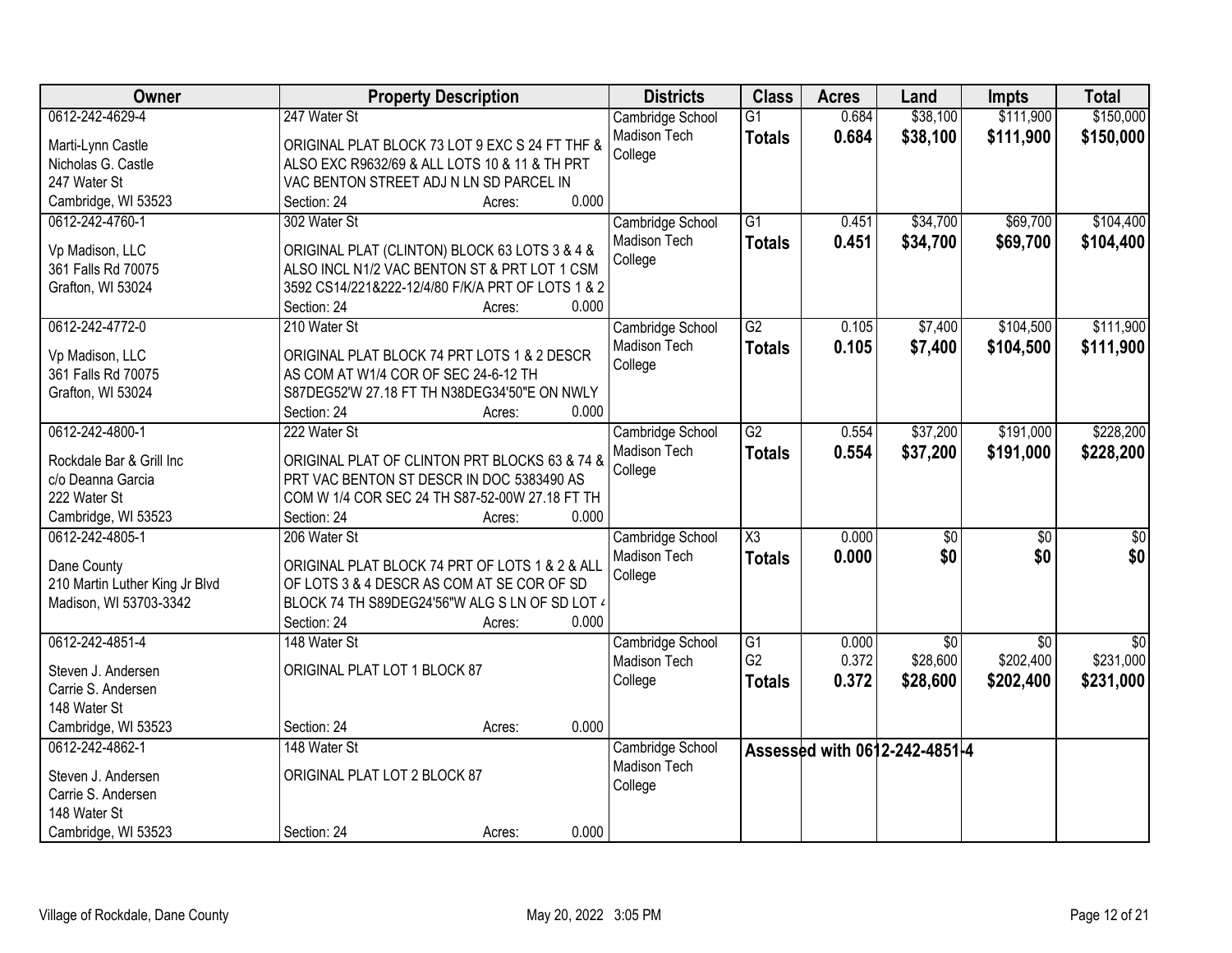| <b>Owner</b>                         | <b>Property Description</b>                      | <b>Districts</b> | <b>Class</b>    | <b>Acres</b> | Land     | <b>Impts</b> | <b>Total</b> |
|--------------------------------------|--------------------------------------------------|------------------|-----------------|--------------|----------|--------------|--------------|
| 0612-242-4873-8                      | 94 Water St                                      | Cambridge School | $\overline{G1}$ | 0.194        | \$14,900 | \$323,000    | \$337,900    |
| Timothy G. Dreyer                    | ORIGINAL PLAT CLINTON BLOCK 87 LOTS 3, 4 & 5     | Madison Tech     | <b>Totals</b>   | 0.194        | \$14,900 | \$323,000    | \$337,900    |
| Jennifer O. Dreyer                   |                                                  | College          |                 |              |          |              |              |
| 94 Water St                          |                                                  |                  |                 |              |          |              |              |
| Cambridge, WI 53523                  | 0.000<br>Section: 24<br>Acres:                   |                  |                 |              |          |              |              |
| 0612-242-4901-3                      | 15 E Adams St                                    | Cambridge School | G2              | 0.113        | \$7,900  | \$138,900    | \$146,800    |
|                                      |                                                  | Madison Tech     | <b>Totals</b>   | 0.113        | \$7,900  | \$138,900    | \$146,800    |
| Steven J. Andersen                   | ORIGINAL PLAT BLOCK 88 PRT LOTS 1 & 2 COM NW     | College          |                 |              |          |              |              |
| Carrie S. Andersen                   | COR SD BLOCK TH SW ALG E LN WATER ST 73.8 FT     |                  |                 |              |          |              |              |
| 148 Water St                         | TH SE 77 FT TH NE 41.1 FT TO PT 8 FT S OF N LN   |                  |                 |              |          |              |              |
| Cambridge, WI 53523                  | 0.000<br>Section: 24<br>Acres:                   |                  |                 |              |          |              |              |
| 0612-242-4910-1                      | 17 E Adams St                                    | Cambridge School | G2              | 0.067        | \$4,700  | \$102,900    | \$107,600    |
| David E. Moen                        | LOT 1 CSM 12239 CS75/308&310-8/24/2007 F/K/A PR1 | Madison Tech     | <b>Totals</b>   | 0.067        | \$4,700  | \$102,900    | \$107,600    |
| PO Box 126                           | LOTS 1, 2 & 3 & ALL OF LOT 4 BLOCK 88 ORIG PLAT  | College          |                 |              |          |              |              |
| Cambridge, WI 53523                  | OF CLINTON DESCR AS SEC 24-6-12 PRT              |                  |                 |              |          |              |              |
|                                      | 0.059<br>Section: 24<br>Acres:                   |                  |                 |              |          |              |              |
| 0612-242-4920-1                      | 107 Water St                                     | Cambridge School | X4              | 0.235        | \$0      | \$0          | \$0          |
|                                      |                                                  | Madison Tech     | <b>Totals</b>   | 0.235        | \$0      | \$0          | \$0          |
| Rockdale Evangelical Lutheran Church | LOT 2 CSM 12239 CS75/308&310-8/24/2007 F/K/A PRT | College          |                 |              |          |              |              |
| of America                           | LOTS 1, 2 & 3 & ALL OF LOT 4 BLOCK 88 ORIG PLAT  |                  |                 |              |          |              |              |
| 107 Water St                         | OF CLINTON DESCR AS SEC 24-6-12 PRT              |                  |                 |              |          |              |              |
| Cambridge, WI 53523                  | 0.235<br>Section: 24<br>Acres:                   |                  |                 |              |          |              |              |
| 0612-242-4930-1                      | 114 Exchange St                                  | Cambridge School | $\overline{G1}$ | 0.299        | \$20,900 | \$42,600     | \$63,500     |
| Rockdale Evangelical Lutheran Church | LOT 3 CSM 12239 CS75/308&310-8/24/2007 F/K/A PRT | Madison Tech     | <b>Totals</b>   | 0.299        | \$20,900 | \$42,600     | \$63,500     |
| of America                           | LOTS 1, 2 & 3 & ALL OF LOT 4 BLOCK 88 ORIG PLAT  | College          |                 |              |          |              |              |
| 107 Water St                         | OF CLINTON DESCR AS SEC 24-6-12 PRT              |                  |                 |              |          |              |              |
| Cambridge, WI 53523                  | 0.299<br>Section: 24<br>Acres:                   |                  |                 |              |          |              |              |
| 0612-242-4943-3                      | 103 Water St                                     | Cambridge School | $\overline{G1}$ | 0.151        | \$10,600 | \$130,900    | \$141,500    |
|                                      |                                                  | Madison Tech     | <b>Totals</b>   | 0.151        | \$10,600 | \$130,900    | \$141,500    |
| Andrew C. Inverson                   | ORIGINAL PLAT CLINTON BLOCK 88 PRT LOTS 2 & 3    | College          |                 |              |          |              |              |
| 103 Water St                         | DESCR AS BEG AT SW COR OF SD LOT 3 BEING ALC     |                  |                 |              |          |              |              |
| Cambridge, WI 53523                  | E EDGE OF WATER ST THE ALG S LN OF SD LOT 3      |                  |                 |              |          |              |              |
|                                      | 0.000<br>Section: 24<br>Acres:                   |                  |                 |              |          |              |              |
| 0612-242-5007-1                      | 97 Water St                                      | Cambridge School | $\overline{G1}$ | 0.530        | \$30,800 | \$108,800    | \$139,600    |
| Peter M. Van Den Einde               | LOT 1 CSM 13184 CS84/332&333-11/1/2011 F/K/A     | Madison Tech     | <b>Totals</b>   | 0.530        | \$30,800 | \$108,800    | \$139,600    |
| Terri L. Van Den Einde               | LOTS 5 & 6 & PRT LOT 3 BLOCK 88 ORIG PLAT OF     | College          |                 |              |          |              |              |
| 97 Water St                          | CLINTON & ALSO INCL & DESCR AS SEC 24-6-12       |                  |                 |              |          |              |              |
| Cambridge, WI 53523                  | 0.530<br>Section: 24<br>Acres:                   |                  |                 |              |          |              |              |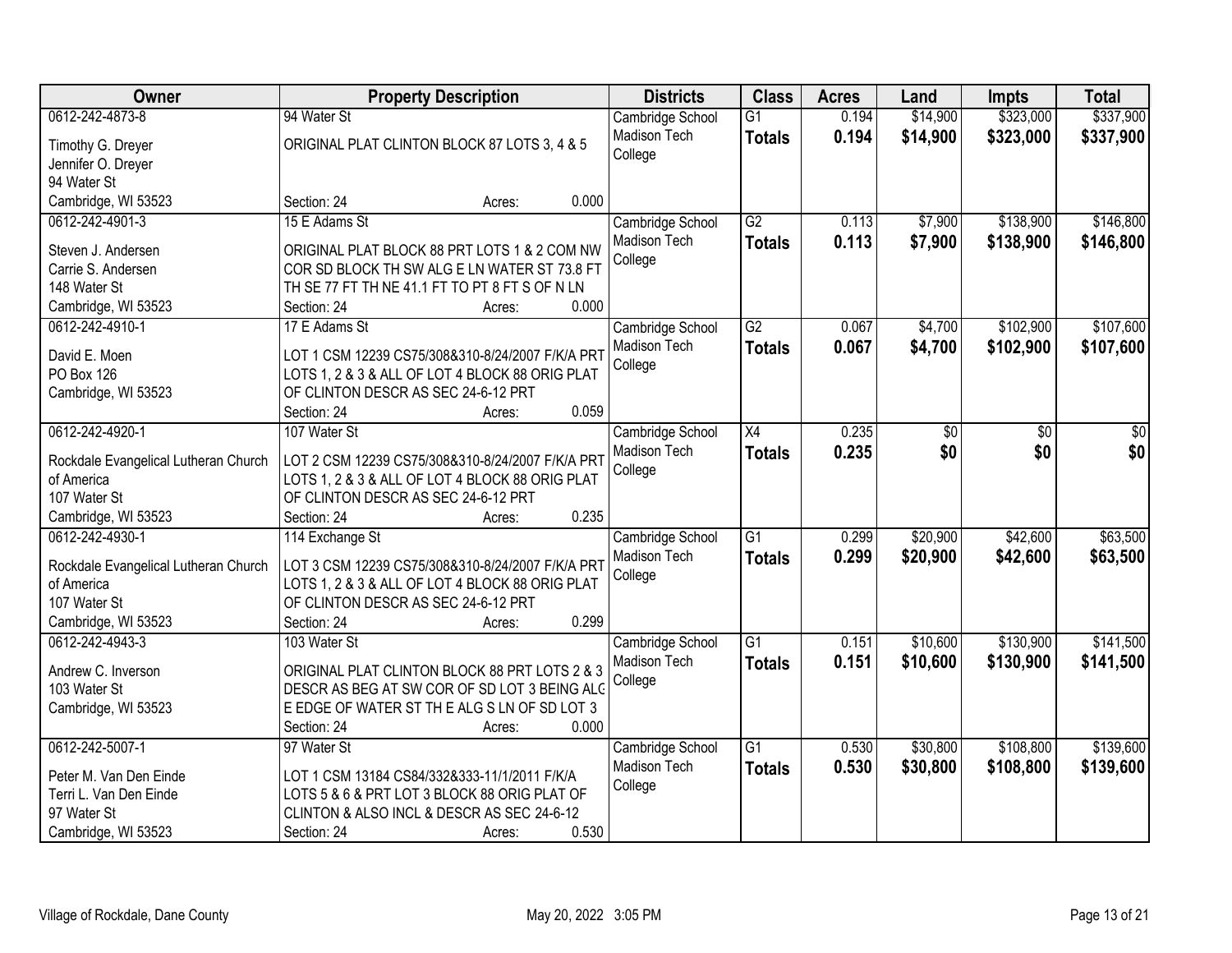| Owner                                                                                                                  |                                                                                                                                                                                     | <b>Property Description</b> |                | <b>Districts</b>                                   | <b>Class</b>                     | <b>Acres</b>   | Land                          | Impts                  | <b>Total</b>           |
|------------------------------------------------------------------------------------------------------------------------|-------------------------------------------------------------------------------------------------------------------------------------------------------------------------------------|-----------------------------|----------------|----------------------------------------------------|----------------------------------|----------------|-------------------------------|------------------------|------------------------|
| 0612-242-5037-8<br>Joseph A. Leto Jr<br>102 Exchange St<br>Cambridge, WI 53523                                         | 102 Exchange St<br>ORIGINAL PLAT BLOCK 88 LOT 7 ALSO PCL LAND 52<br>FT DEEP ADJ TO S LN SD LOT                                                                                      |                             |                | Cambridge School<br>Madison Tech<br>College        | $\overline{G1}$<br><b>Totals</b> | 0.285<br>0.285 | \$20,000<br>\$20,000          | \$68,900<br>\$68,900   | \$88,900<br>\$88,900   |
|                                                                                                                        | Section: 24                                                                                                                                                                         | Acres:                      | 0.000          |                                                    |                                  |                |                               |                        |                        |
| 0612-242-5101-9<br>Jacob A. Keyes<br>149 E Adams St<br>Cambridge, WI 53523                                             | 149 E Adams St<br>ORIGINAL PLAT E1/2 LOT 1 & E1/2 LOT 4 BLOCK 89                                                                                                                    |                             |                | Cambridge School<br>Madison Tech<br>College        | $\overline{G1}$<br><b>Totals</b> | 0.200<br>0.200 | \$14,000<br>\$14,000          | \$114,900<br>\$114,900 | \$128,900<br>\$128,900 |
|                                                                                                                        | Section: 24                                                                                                                                                                         | Acres:                      | 0.000          |                                                    |                                  |                |                               |                        |                        |
| 0612-242-5112-1<br>Todd A. Kinnaird<br>Judith M. Kinnaird<br>137 E Adams St<br>Rockdale, WI 53523                      | 137 E Adams St<br>ORIGINAL PLAT BLOCK 89 W 1/2 OF LOT 1 & W 1/2 O<br>LOT 4 & E 38 FT OF N 132 FT OF LOT 11 TOG W/JT<br>DRIVEWAY ESMT IN DOC #3523425<br>Section: 24                 | Acres:                      | 0.000          | Cambridge School<br>Madison Tech<br>College        | G1<br><b>Totals</b>              | 0.300<br>0.300 | \$21,000<br>\$21,000          | \$135,500<br>\$135,500 | \$156,500<br>\$156,500 |
| 0612-242-5122-4<br>Schemenauer, Kenneth W<br>Eleanor L. Schemenauer<br>210 S Main St                                   | 103 E Adams St<br>ORIGINAL PLAT BLOCK 89 PRT LOT 2 N 33 FT OF W<br>114.2 FT & S 0.5 FT OF E 6 FT OF W 120.2 FT THF                                                                  |                             |                | Cambridge School<br>Madison Tech<br>College        | $\overline{G2}$<br><b>Totals</b> | 0.087<br>0.087 | \$6,100<br>\$6,100            | \$138,300<br>\$138,300 | \$144,400<br>\$144,400 |
| Cambridge, WI 53523<br>0612-242-5132-2<br>Terry R. Young<br>Esther B. Loomer<br>117 Exchange St<br>Cambridge, WI 53523 | Section: 24<br>117 Exchange St<br>ORIGINAL PLAT BLOCK 89 PRT LOT 2 BEG NE COR<br>TH S 66 FT TH W 132.2 FT TH N 33 FT TH E 114.2 FT<br>TH N 33.5 FT TH E 18 FT TO POB<br>Section: 24 | Acres:<br>Acres:            | 0.000<br>0.000 | Cambridge School<br>Madison Tech<br>College        |                                  |                | Assessed with 0612-242-5143-9 |                        |                        |
| 0612-242-5143-9<br>Terry R. Young<br>Esther B. Loomer<br>117 Exchange St<br>Cambridge, WI 53523                        | 117 Exchange St<br>ORIGINAL PLAT BLOCK 89 LOT 3<br>Section: 24                                                                                                                      | Acres:                      | 0.000          | Cambridge School<br><b>Madison Tech</b><br>College | $\overline{G1}$<br><b>Totals</b> | 0.338<br>0.338 | \$23,700<br>\$23,700          | \$64,900<br>\$64,900   | \$88,600<br>\$88,600   |
| 0612-242-5166-1<br>Melinda C. Ahrens<br>PO Box 892<br>Topanga, CA 90290                                                | 118 Merchant St<br>ORIGINAL PLAT BLOCK 89 LOT 5 & N 25 FT OF LOT 8<br>Section: 24                                                                                                   | Acres:                      | 0.276          | Cambridge School<br><b>Madison Tech</b><br>College | $\overline{G1}$<br><b>Totals</b> | 0.276<br>0.276 | \$19,300<br>\$19,300          | $\overline{50}$<br>\$0 | \$19,300<br>\$19,300   |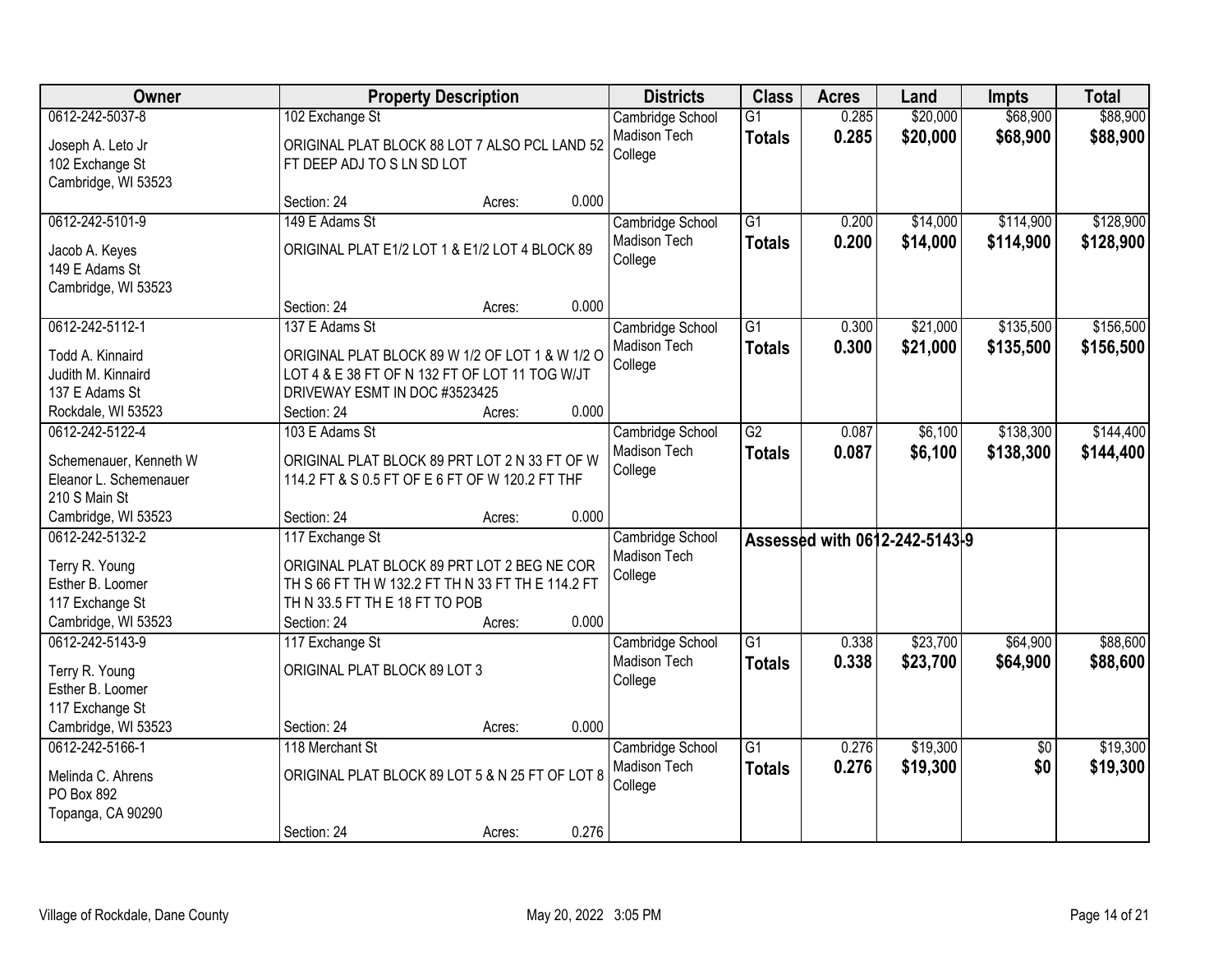| Owner                                                                                                 | <b>Property Description</b>                                                                                                                                                                                | <b>Districts</b>                            | <b>Class</b>                           | <b>Acres</b>            | Land                          | <b>Impts</b>                  | <b>Total</b>                  |
|-------------------------------------------------------------------------------------------------------|------------------------------------------------------------------------------------------------------------------------------------------------------------------------------------------------------------|---------------------------------------------|----------------------------------------|-------------------------|-------------------------------|-------------------------------|-------------------------------|
| 0612-242-5176-0<br>Terry R. Young<br>Esther B. Loomer<br>117 Exchange St                              | 117 Exchange St<br>ORIGINAL PLAT BLOCK 89 PRT LOT 6 NORTH 8 FT<br><b>THF</b>                                                                                                                               | Cambridge School<br>Madison Tech<br>College |                                        |                         | Assessed with 0612-242-5143-9 |                               |                               |
| Cambridge, WI 53523                                                                                   | 0.000<br>Section: 24<br>Acres:                                                                                                                                                                             |                                             |                                        |                         |                               |                               |                               |
| 0612-242-5186-8<br>Charles E. Hutchens<br>Janet L. Hutchens<br>109 Exchange St                        | 109 Exchange St<br>ORIGINAL PLAT BLOCK 89 LOT 6 EXC N 8 FRONT FT<br>THF & ALL OF LOTS 7 & 10                                                                                                               | Cambridge School<br>Madison Tech<br>College | $\overline{G1}$<br><b>Totals</b>       | 1.293<br>1.293          | \$60,900<br>\$60,900          | \$204,000<br>\$204,000        | \$264,900<br>\$264,900        |
| Cambridge, WI 53523<br>0612-242-5199-1                                                                | 0.000<br>Section: 24<br>Acres:<br><b>Merchant St</b>                                                                                                                                                       |                                             | $\overline{G1}$                        | 0.226                   | \$15,800                      |                               | \$15,800                      |
| Melinda C. Ahrens<br>PO Box 892<br>Topanga, CA 90290                                                  | ORIGINAL PLAT BLOCK 89 LOT 9                                                                                                                                                                               | Cambridge School<br>Madison Tech<br>College | <b>Totals</b>                          | 0.226                   | \$15,800                      | \$0<br>\$0                    | \$15,800                      |
|                                                                                                       | 0.000<br>Section: 24<br>Acres:                                                                                                                                                                             |                                             |                                        |                         |                               |                               |                               |
| 0612-242-5201-1<br>Melinda C. Ahrens<br>PO Box 892<br>Topanga, CA 90290                               | <b>Merchant St</b><br>ORIGINAL PLAT BLOCK 89 LOT 8 EXC N 25 FT THF                                                                                                                                         | Cambridge School<br>Madison Tech<br>College | $\overline{G1}$<br><b>Totals</b>       | 0.124<br>0.124          | \$7,400<br>\$7,400            | \$0<br>\$0                    | \$7,400<br>\$7,400            |
|                                                                                                       | 0.124<br>Section: 24<br>Acres:                                                                                                                                                                             |                                             |                                        |                         |                               |                               |                               |
| 0612-242-5222-1<br>Pamela A. Allen<br>123 E Adams St<br>Cambridge, WI 53523                           | 123 E Adams St<br>ORIGINAL PLAT PRT LOTS 11 & 12 BLOCK 89 N 132<br>FT THF EXC E 38 FT OF SD LOT 11 SUBJ TO JT<br>DRIVEWAY ESMT IN DOC #3523425<br>0.000<br>Section: 24<br>Acres:                           | Cambridge School<br>Madison Tech<br>College | $\overline{G1}$<br><b>Totals</b>       | 0.286<br>0.286          | \$20,000<br>\$20,000          | \$122,600<br>\$122,600        | \$142,600<br>\$142,600        |
| 0612-242-5243-8<br>Charles E. Hutchens<br>Janet L. Hutchens<br>109 Exchange St<br>Cambridge, WI 53523 | 109 Exchange St<br>ORIGINAL PLAT BLOCK 89 LOT 11 EXC N 132 FT<br>THF, LOT 12 EXC N 132 FT THF & ALL OF LOTS 13 &<br>14<br>Section: 24<br>0.000<br>Acres:                                                   | Cambridge School<br>Madison Tech<br>College |                                        |                         | Assessed with 0612-242-5186-8 |                               |                               |
| 0612-242-5361-5<br>Melinda C. Ahrens<br>PO Box 892<br>Topanga, CA 90290                               | 118 Merchant St<br>ORIGINAL PLAT BLOCK 90 ALL OF LOTS 1, 4, 5, 8, 9,<br>11, 12, 13, AND 14 & E 51.7 FT OF LOTS 2,3,6,7 & 10<br>EXC TO DANE CO FOR RD R/W IN D89/194 ALSO<br>0.000<br>Section: 24<br>Acres: | Cambridge School<br>Madison Tech<br>College | $\overline{G1}$<br>G4<br><b>Totals</b> | 0.279<br>2.000<br>2.279 | \$14,600<br>\$500<br>\$15,100 | $\overline{30}$<br>\$0<br>\$0 | \$14,600<br>\$500<br>\$15,100 |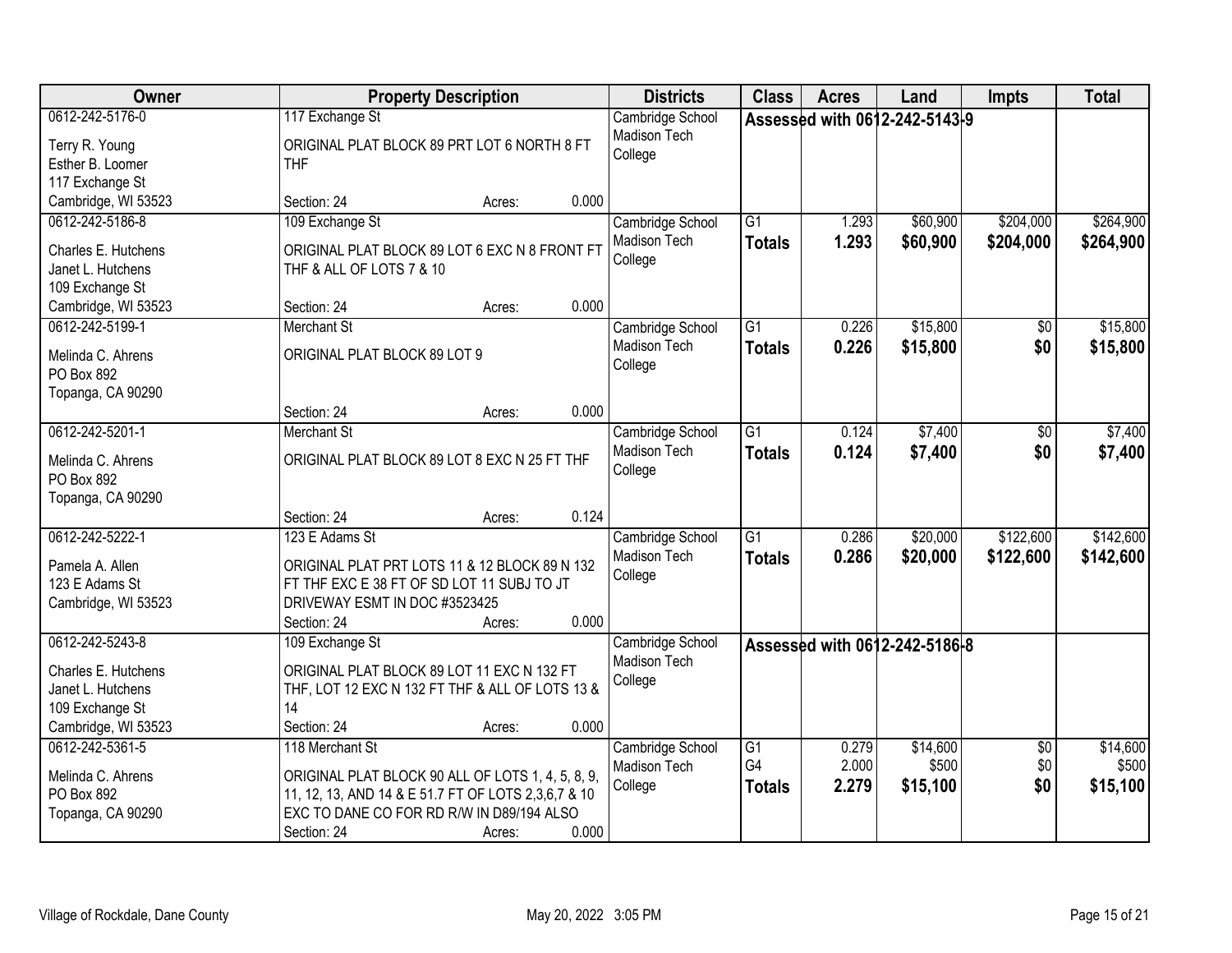| Owner                                                                                 | <b>Property Description</b>                                                                                                                                                                                      | <b>Districts</b>                                   | <b>Class</b>                                            | <b>Acres</b>                     | Land                                 | <b>Impts</b>                         | <b>Total</b>                         |
|---------------------------------------------------------------------------------------|------------------------------------------------------------------------------------------------------------------------------------------------------------------------------------------------------------------|----------------------------------------------------|---------------------------------------------------------|----------------------------------|--------------------------------------|--------------------------------------|--------------------------------------|
| 0612-242-5442-7                                                                       | 201 E Adams St                                                                                                                                                                                                   | Cambridge School                                   | G1                                                      | 0.185                            | \$14,900                             | \$129,400                            | \$144,300                            |
| Micah Holzhueter<br>201 E Adams St<br>Cambridge, WI 53523                             | ORIGINAL PLAT BLOCK 90 ALL OF LOT 2 & N 34 FT<br>OF LOT 3 EXC E 51.7 FT THF                                                                                                                                      | Madison Tech<br>College                            | <b>Totals</b>                                           | 0.185                            | \$14,900                             | \$129,400                            | \$144,300                            |
|                                                                                       | 0.000<br>Section: 24<br>Acres:                                                                                                                                                                                   |                                                    |                                                         |                                  |                                      |                                      |                                      |
| 0612-242-5466-9                                                                       | 107 Merchant St                                                                                                                                                                                                  | Cambridge School                                   | $\overline{G1}$                                         | 0.439                            | \$30,700                             | \$259,100                            | \$289,800                            |
| James N. Lein<br>107 Merchant St<br>Cambridge, WI 53523                               | ORIGINAL PLAT CLINTON BLOCK 90 LOTS 6, 7 & 10 8<br>S 32 FT OF LOT 3 EXC E 51.7 FT THF                                                                                                                            | Madison Tech<br>College                            | <b>Totals</b>                                           | 0.439                            | \$30,700                             | \$259,100                            | \$289,800                            |
|                                                                                       | 0.000<br>Section: 24<br>Acres:                                                                                                                                                                                   |                                                    |                                                         |                                  |                                      |                                      |                                      |
| 0612-242-8251-1<br>Mir Properties LLC<br>972 State Highway 138<br>Stoughton, WI 53589 | SEC 24-6-12 PRT NE1/4NW1/4 W 858 FT LYG S OF<br>CTH B C/L                                                                                                                                                        | Cambridge School<br>Madison Tech<br>College        | G4<br>G <sub>5</sub><br>G <sub>6</sub><br><b>Totals</b> | 5.409<br>0.412<br>0.400<br>6.221 | \$1,400<br>\$0<br>\$1,600<br>\$3,000 | $\overline{50}$<br>\$0<br>\$0<br>\$0 | \$1,400<br>\$0<br>\$1,600<br>\$3,000 |
|                                                                                       | 6.000<br>Section: 24<br>Acres:                                                                                                                                                                                   |                                                    |                                                         |                                  |                                      |                                      |                                      |
| 0612-242-8842-1                                                                       | 446 Water St                                                                                                                                                                                                     | Cambridge School<br>Madison Tech                   | $\overline{G1}$<br><b>Totals</b>                        | 0.399<br>0.399                   | \$27,900<br>\$27,900                 | \$60,400<br>\$60,400                 | \$88,300<br>\$88,300                 |
| Rebecca Schettler-Peterson<br>446 Water St<br>Cambridge, WI 53523                     | SEC 24-6-12 PRT NW1/4 LYG SW OF LN AT R ANG TO<br>ROCKDALE CAMBRIDGE RD AT PT ON WLY LN SD<br>RD 190 FT NE OF NE COR LOT 1 BLK 50 VIL OF<br>0.399<br>Section: 24<br>Acres:                                       | College                                            |                                                         |                                  |                                      |                                      |                                      |
| 0612-242-8860-5<br>Michael R. Wiersma<br>488 Water St<br>Cambridge, WI 53523          | 488 Water St<br>SEC 24-6-12 PRT NW1/4NW1/4 COM NE COR LOT 1<br>BLOCK 50 VILLAGE OF ROCKDALE TH NLY ALG W LN<br>ROCKDALE-CAMBRIDGE RD 190 FT TO POB TH WLY<br>0.000<br>Section: 24<br>Acres:                      | Cambridge School<br>Madison Tech<br>College        | $\overline{G1}$<br><b>Totals</b>                        | 0.201<br>0.201                   | \$15,500<br>\$15,500                 | \$168,000<br>\$168,000               | \$183,500<br>\$183,500               |
| 0612-242-9051-1<br>Dane County                                                        | SEC 23-6-12 PRT SE1/4NE1/2 & SEC 24-6-12 PRT                                                                                                                                                                     | Cambridge School<br>Madison Tech                   | $\overline{\chi_3}$<br><b>Totals</b>                    | 0.000<br>0.000                   | $\overline{60}$<br>\$0               | $\overline{50}$<br>\$0               | \$0<br>\$0                           |
| c/o Dane County Parks                                                                 | SW1/4NW1/4 BEING PRT OF MILL RESERVE OF<br>CLINTON DESCR AS COM AT SE COR BLOCK 62 TH<br>Section: 24<br>0.000<br>Acres:                                                                                          | College                                            |                                                         |                                  |                                      |                                      |                                      |
| 0612-242-9070-1<br>et al<br>c/o Dane County Parks                                     | Dane County, Yearman, Sandra J, Et AI   SEC 24-6-12 PRT NW1/4NW1/4, PRT NE1/4NW1/4,<br>PRT SW1/4NW1/4 INCL PRT MILL RESERVE CLINTON<br>& PRT KOSHKONONG CRK DESCR AS COM AT NW<br>0.000<br>Section: 24<br>Acres: | Cambridge School<br><b>Madison Tech</b><br>College | $\overline{\text{X3}}$<br><b>Totals</b>                 | 0.000<br>0.000                   | $\overline{50}$<br>\$0               | $\overline{30}$<br>\$0               | $\sqrt{50}$<br>\$0                   |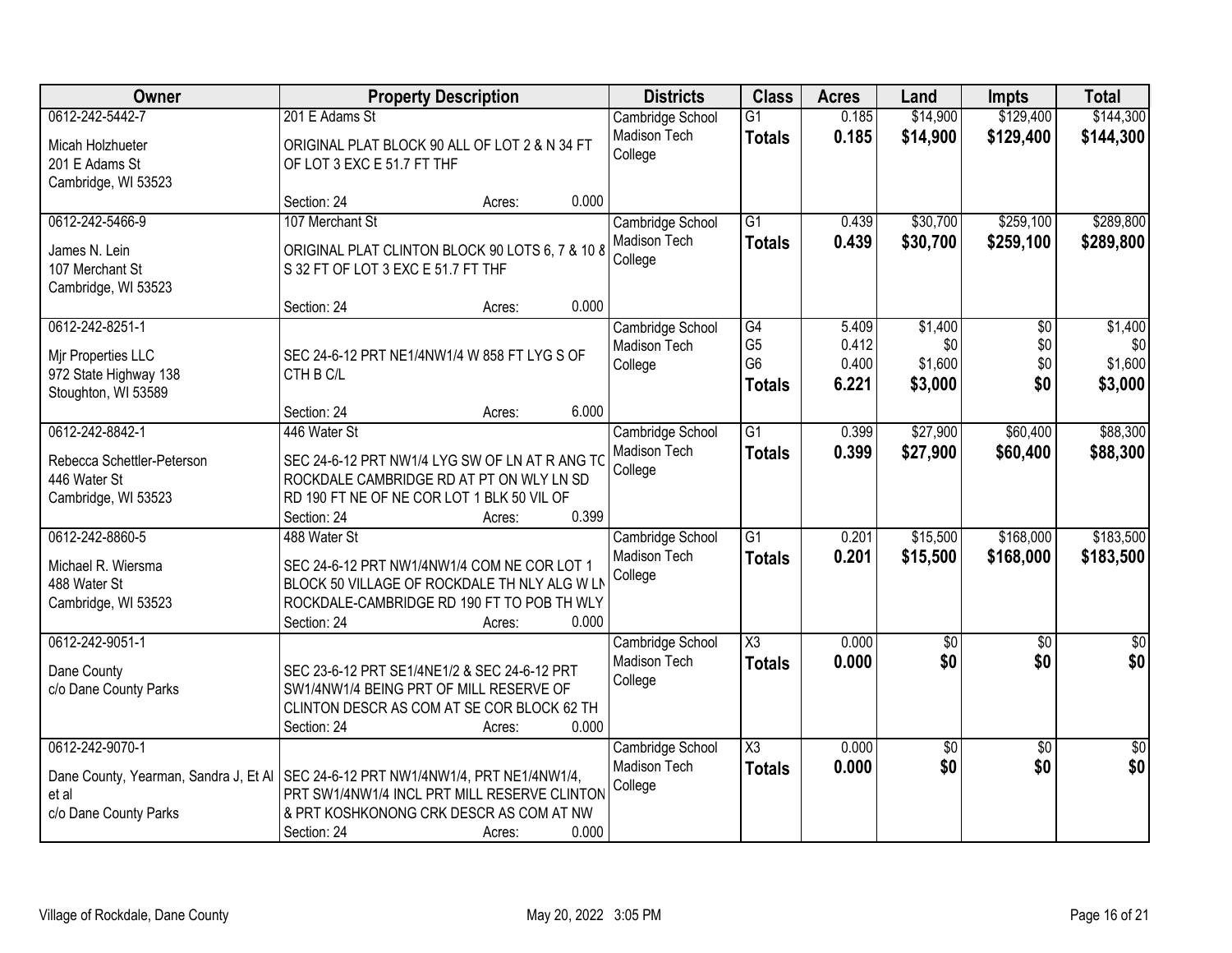| Owner                          | <b>Property Description</b>                      | <b>Districts</b> | <b>Class</b>           | <b>Acres</b> | Land            | <b>Impts</b>    | <b>Total</b>    |
|--------------------------------|--------------------------------------------------|------------------|------------------------|--------------|-----------------|-----------------|-----------------|
| 0612-242-9150-2                | 403 Sheldon St                                   | Cambridge School | $\overline{G1}$        | 0.425        | \$32,700        | \$128,900       | \$161,600       |
| Kenneth C. Nekola              | SEC 24-6-12 PRT SW1/4 NW1/4 COM AT PT 198 FT     | Madison Tech     | <b>Totals</b>          | 0.425        | \$32,700        | \$128,900       | \$161,600       |
| Kathryn A. Nekola              | DUE S OF INTS OF N CORP LN WITH E LN SHELDON     | College          |                        |              |                 |                 |                 |
| 403 Sheldon St                 | ST TH DUE E 132 FT DUE S 66 FT TH E 16.5 FT TH S |                  |                        |              |                 |                 |                 |
| Cambridge, WI 53523            | 0.000<br>Section: 24<br>Acres:                   |                  |                        |              |                 |                 |                 |
| 0612-242-9155-1                |                                                  | Cambridge School | $\overline{\text{X3}}$ | 0.001        | \$0             | \$0             | \$0             |
|                                |                                                  | Madison Tech     | <b>Totals</b>          | 0.001        | \$0             | \$0             | \$0             |
| Dane County                    | SEC 24-6-12 PRT SW1/4 NW1/4 COM AT PT 198 FT     | College          |                        |              |                 |                 |                 |
| 210 Martin Luther King Jr Blvd | DUE S OF INTS OF N CORP LN WITH E LN SHELDON     |                  |                        |              |                 |                 |                 |
| Madison, WI 53703-3342         | ST TH DUE E 132 FT DUE S 66 FT TH E 16.5 FT TH N |                  |                        |              |                 |                 |                 |
|                                | 0.000<br>Section: 24<br>Acres:                   |                  |                        |              |                 |                 |                 |
| 0612-242-9160-0                | 327 Sheldon St                                   | Cambridge School | G1                     | 0.156        | \$10,900        | \$92,400        | \$103,300       |
| Diane M. Coker                 | SEC 24-6-12 PRT MILL RESERVE DESCR AS PRT        | Madison Tech     | <b>Totals</b>          | 0.156        | \$10,900        | \$92,400        | \$103,300       |
| 327 Sheldon St                 | SW1/4 NW1/4 COM ON E LN SHELDON ST 66 FT E OF    | College          |                        |              |                 |                 |                 |
| Cambridge, WI 53523            | NE COR BLK 62 TH E 107 FT S 63.5 FT W 107 FT N   |                  |                        |              |                 |                 |                 |
|                                | Section: 24<br>0.000<br>Acres:                   |                  |                        |              |                 |                 |                 |
| 0612-242-9170-8                | 319 Sheldon St                                   | Cambridge School | $\overline{G1}$        | 0.150        | \$11,600        | \$115,400       | \$127,000       |
|                                |                                                  | Madison Tech     | <b>Totals</b>          | 0.150        | \$11,600        | \$115,400       | \$127,000       |
| Brian R. Boden                 | SEC 24-6-12 PRT SW1/4NW1/4 BEG 373 FT 8.5 IN S   | College          |                        |              |                 |                 |                 |
| Jerilynn A. Boden              | OF NW COR SD 1/41/4 TH E 106 FT 11 IN TH S 61 FT |                  |                        |              |                 |                 |                 |
| 319 Sheldon St                 | .5 IN TH W 106 FT 11 IN TH N 61 FT .5 IN TO POB  |                  |                        |              |                 |                 |                 |
| Cambridge, WI 53523            | 0.000<br>Section: 24<br>Acres:                   |                  |                        |              |                 |                 |                 |
| 0612-242-9182-1                | 305 Sheldon St                                   | Cambridge School | $\overline{\text{X3}}$ | 0.144        | \$0             | $\overline{50}$ | \$0             |
| Dane County                    | SEC 24-6-12 PRT SW1/4NW1/4 BEG E LN SHELDON      | Madison Tech     | <b>Totals</b>          | 0.144        | \$0             | \$0             | \$0             |
| c/o Dane County Parks          | ST 66 FT E OF SE COR BLOCK 62 TH N 139.8 FT TH   | College          |                        |              |                 |                 |                 |
|                                | E 107 FT TH CONT E TO CREEK W BANK TH S & W      |                  |                        |              |                 |                 |                 |
|                                | 0.144<br>Section: 24<br>Acres:                   |                  |                        |              |                 |                 |                 |
| 0612-242-9188-1                | 305 Sheldon St                                   | Cambridge School | $\overline{G1}$        | 0.313        | \$21,900        | \$83,100        | \$105,000       |
|                                |                                                  | Madison Tech     | <b>Totals</b>          | 0.313        | \$21,900        | \$83,100        | \$105,000       |
| Tamara L. Schmid               | LOT 1 CSM 12860 CS81/275&276-2/18/2010 F/K/A     | College          |                        |              |                 |                 |                 |
| Randall J. Schmid              | ORIG CLINTON PLAT PRT MILL RESERVE DESCR AS      |                  |                        |              |                 |                 |                 |
| 305 Sheldon St                 | SEC 24-6-12 PRT SW1/4NW1/4 & SEC 23-6-12 PRT     |                  |                        |              |                 |                 |                 |
| Cambridge, WI 53523            | 0.313<br>Section: 24<br>Acres:                   |                  |                        |              |                 |                 |                 |
| 0612-242-9192-1                | Sheldon St                                       | Cambridge School | $\overline{X4}$        | 0.073        | $\overline{50}$ | $\overline{30}$ | $\overline{50}$ |
| Rockdale, Village of           | SEC 24-6-12 PRT SW1/4 NW1/4 COM 66 FT E OF       | Madison Tech     | <b>Totals</b>          | 0.073        | \$0             | \$0             | \$0             |
| PO Box 160                     | BLOCK 62 TH E TO CRK SLY ALG CRK TO SLN          | College          |                        |              |                 |                 |                 |
| Cambridge, WI 53523            | BENTON ST EXT W ALG SD ST TO PT ON E LN          |                  |                        |              |                 |                 |                 |
|                                | 0.073<br>Section: 24<br>Acres:                   |                  |                        |              |                 |                 |                 |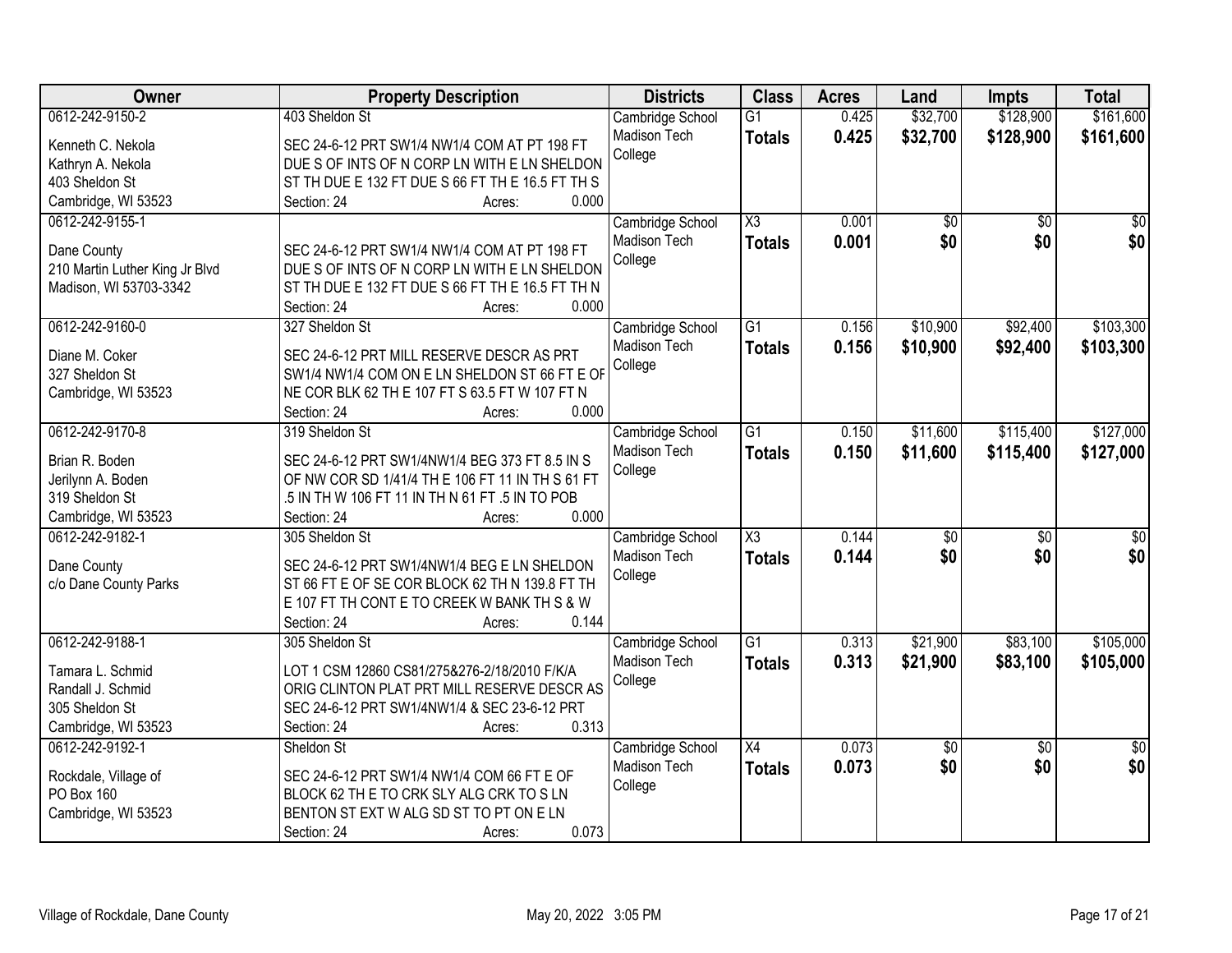| Owner                          | <b>Property Description</b>                       | <b>Districts</b>    | <b>Class</b>           | <b>Acres</b> | Land        | Impts           | <b>Total</b>    |
|--------------------------------|---------------------------------------------------|---------------------|------------------------|--------------|-------------|-----------------|-----------------|
| 0612-242-9195-1                | Sheldon St                                        | Cambridge School    | $\overline{G1}$        | 0.104        | \$7,300     | $\overline{50}$ | \$7,300         |
| Kenneth Swan                   | SEC 24-6-12 PRT SW1/4 NW1/4 & SEC 23-6-12 PRT     | Madison Tech        | <b>Totals</b>          | 0.104        | \$7,300     | \$0             | \$7,300         |
| 229 Sheldon St                 | SE1/4NE1/4 & PRT MILL RESERVE OF PLAT OF          | College             |                        |              |             |                 |                 |
| Cambridge, WI 53523            | CLINTON DESC IN DOC 5429401 AS COM SE COR BL      |                     |                        |              |             |                 |                 |
|                                | 0.104<br>Section: 24<br>Acres:                    |                     |                        |              |             |                 |                 |
| 0612-242-9199-1                | Sheldon St                                        | Cambridge School    | $\overline{G1}$        | 0.028        | \$2,000     | $\overline{30}$ | \$2,000         |
| Tamara L. Schmid               | SEC 24-6-12 PRT SW1/4 NW1/4 DESC IN DOC           | <b>Madison Tech</b> | <b>Totals</b>          | 0.028        | \$2,000     | \$0             | \$2,000         |
| Randall J. Schmid              | 5429402 AS COM SE COR BL 62 CLINTON PLAT TH       | College             |                        |              |             |                 |                 |
| 305 Sheldon St                 | N89?-28-40E 66.05 FT TO SW COR LOT 1 CSM 12860    |                     |                        |              |             |                 |                 |
| Cambridge, WI 53523            | 0.028<br>Section: 24<br>Acres:                    |                     |                        |              |             |                 |                 |
| 0612-242-9200-1                | 229 Sheldon St                                    | Cambridge School    | $\overline{G1}$        | 0.230        | \$16,100    | \$206,200       | \$222,300       |
|                                |                                                   | Madison Tech        | <b>Totals</b>          | 0.230        | \$16,100    | \$206,200       | \$222,300       |
| Kenneth Swan                   | SEC 24-6-12 PRT SW1/4NW1/4 DESCR AS BEG INT E     | College             |                        |              |             |                 |                 |
| 229 Sheldon St                 | LN SHELDON ST & S LN BENTON ST TH S 80 FT TH      |                     |                        |              |             |                 |                 |
| Cambridge, WI 53523            | E TO W BANK KOSHKONONG CRK TH NLY TO S LN         |                     |                        |              |             |                 |                 |
|                                | 0.000<br>Section: 24<br>Acres:                    |                     |                        |              |             |                 |                 |
| 0612-242-9210-9                | 215 Sheldon St                                    | Cambridge School    | $\overline{G1}$        | 0.287        | \$22,100    | \$138,600       | \$160,700       |
| Jon A. Skjolaas                | SEC 24-6-12 PRT SW1/4NW1/4 ALL THAT PRT MILL      | Madison Tech        | <b>Totals</b>          | 0.287        | \$22,100    | \$138,600       | \$160,700       |
| Julie K. Skjolaas              | RESERVE OF CLINTON LYG E OF E LN SHELDON ST       | College             |                        |              |             |                 |                 |
| 3008 Ursuline Ave              | S OF S LN BENTON ST EXT WLY OF WLY BANK OF        |                     |                        |              |             |                 |                 |
| New Orleans, LA 70119          | Section: 24<br>0.000<br>Acres:                    |                     |                        |              |             |                 |                 |
| 0612-242-9220-7                | 203 Sheldon St                                    | Cambridge School    | $\overline{G1}$        | 0.182        | \$14,000    | \$60,100        | \$74,100        |
| Brian R. Boden                 | SEC 24-6-12 PRT SW1/4NW1/4 BEG INTERS N LN        | Madison Tech        | <b>Totals</b>          | 0.182        | \$14,000    | \$60,100        | \$74,100        |
| Zachary Boden                  | ADAMS ST & E LN SHELDON ST TH N 75 FT TH E 150    | College             |                        |              |             |                 |                 |
| 203 Sheldon St                 | FT M/L TO CREEK TH SWLY ALG SD BANK OF CRK        |                     |                        |              |             |                 |                 |
| Cambridge, WI 53532            | 0.000<br>Section: 24<br>Acres:                    |                     |                        |              |             |                 |                 |
| 0612-242-9240-3                |                                                   | Cambridge School    | $\overline{\text{X3}}$ | 0.072        | $\sqrt{50}$ | $\overline{50}$ | $\overline{50}$ |
|                                |                                                   | Madison Tech        | <b>Totals</b>          | 0.072        | \$0         | \$0             | \$0             |
| Dane County                    | SEC 24-6-12 PRT SW1/4NW1/4 BEING PRT OF MILL      | College             |                        |              |             |                 |                 |
| 210 Martin Luther King Jr Blvd | RESERVE LYG S OF ADAMS ST                         |                     |                        |              |             |                 |                 |
| Madison, WI 53703-3342         |                                                   |                     |                        |              |             |                 |                 |
|                                | 0.000<br>Section: 24<br>Acres:                    |                     |                        |              |             |                 |                 |
| 0612-242-9551-1                |                                                   | Cambridge School    | G4                     | 2.991        | \$800       | $\overline{30}$ | \$800           |
| Mir Properties LLC             | SEC 24-6-12 PRT SE1/4NW1/4 BEG NW COR SD          | <b>Madison Tech</b> | G <sub>5</sub>         | 2.000        | \$500       | \$0             | \$500           |
| 972 State Highway 138          | 1/41/4 TH E 858 FT TH S 405.7 FT TH W 858 FT TH N | College             | G <sub>6</sub>         | 3.000        | \$12,000    | \$0             | \$12,000        |
| Stoughton, WI 53589            | 405.7 FT TO POB                                   |                     | <b>Totals</b>          | 7.991        | \$13,300    | \$0             | \$13,300        |
|                                | 7.991<br>Section: 24<br>Acres:                    |                     |                        |              |             |                 |                 |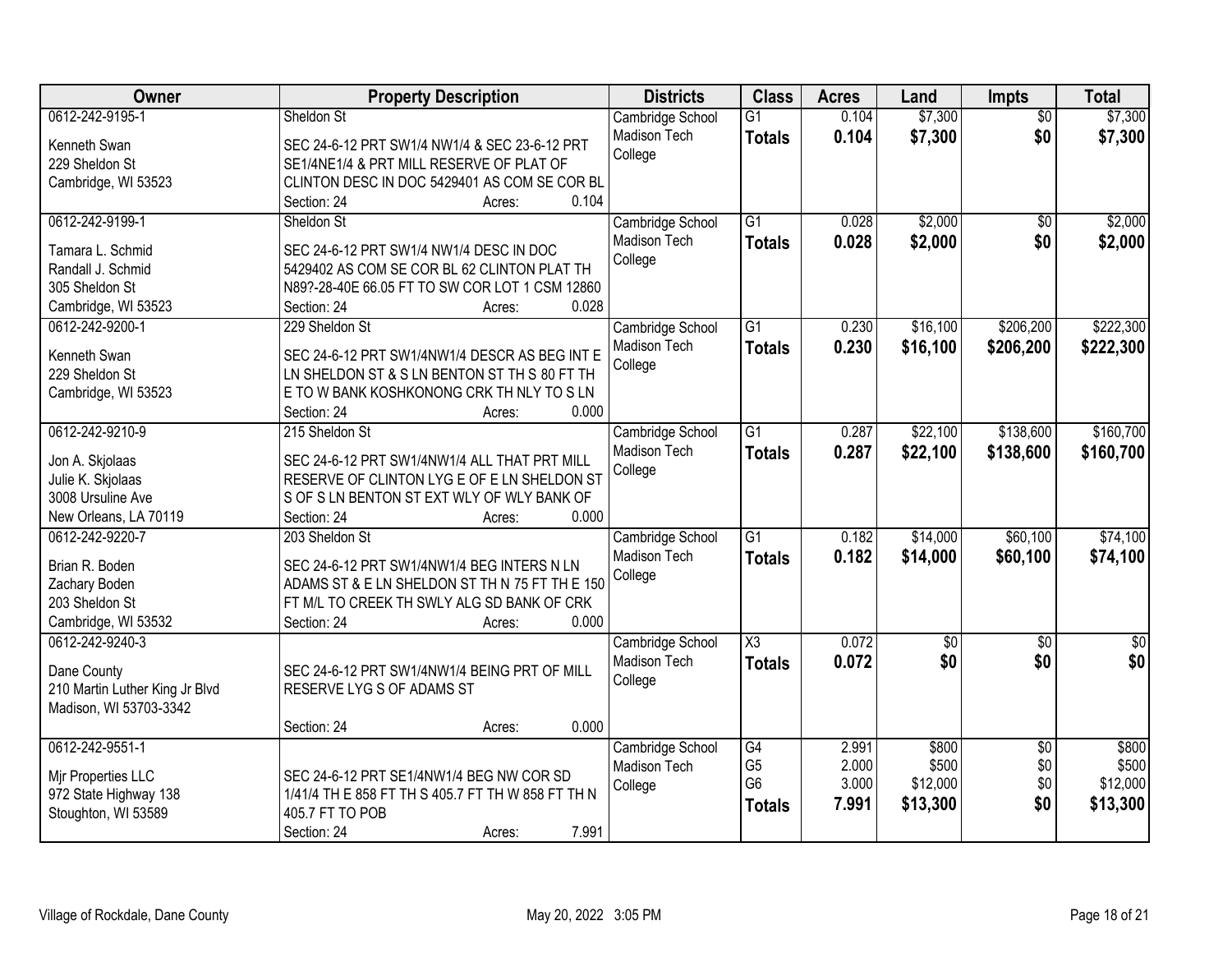| Owner                                                                                                              | <b>Property Description</b>                                                                                                                                                                                                              | <b>Districts</b>                            | <b>Class</b>                                       | <b>Acres</b>             | Land                             | Impts                         | <b>Total</b>                     |
|--------------------------------------------------------------------------------------------------------------------|------------------------------------------------------------------------------------------------------------------------------------------------------------------------------------------------------------------------------------------|---------------------------------------------|----------------------------------------------------|--------------------------|----------------------------------|-------------------------------|----------------------------------|
| 0612-242-9702-1<br>Jonathan Lothe<br>Katherine Lothe<br>176 E Rockdale Rd                                          | LOT 2 CSM 10009 CS58/204&207-4/9/2001 DESCR AS<br>SEC 24-6-12 PRT SE1/4NW1/4 & PRT NE1/4SW1/4<br><b>EXC CSM 14324</b>                                                                                                                    | Cambridge School<br>Madison Tech<br>College | $\overline{G5}$<br>G <sub>6</sub><br><b>Totals</b> | 7.000<br>8.990<br>15.990 | \$10,500<br>\$36,000<br>\$46,500 | $\overline{50}$<br>\$0<br>\$0 | \$10,500<br>\$36,000<br>\$46,500 |
| Cambridge, WI 53523<br>0612-242-9785-1<br>Bruce A. Barlow<br>Karen Barlow<br>228 E Adams St<br>Cambridge, WI 53523 | 0.000<br>Section: 24<br>Acres:<br>228 E Adams St<br>LOT 1 CSM 14324 CS98/1&3-8/24/2016 F/K/A PRT OF<br>LOT 2 CSM 10009 CS58/204&207-4/9/2001 DESCR AS<br>SEC 24-6-12 SE1/4NW1/4 (0.772 ACRES INCL R/W)<br>0.772<br>Section: 24<br>Acres: | Cambridge School<br>Madison Tech<br>College | $\overline{G1}$<br><b>Totals</b>                   | 0.772<br>0.772           | \$45,900<br>\$45,900             | \$167,500<br>\$167,500        | \$213,400<br>\$213,400           |
| 0612-243-8501-8<br>James N. Lein<br>107 Merchant St<br>Cambridge, WI 53523                                         | Exchange St<br>SEC 24-6-12 PRT NW1/4SW1/4 DESCR AS COM AT<br>W1/4 COR OF SD SEC 24 TH S89DEG59'30"E ALG E-V<br>1/4 LN 415.04 FT TO C/L OF EXCHANGE ST TH<br>3.120<br>Section: 24<br>Acres:                                               | Cambridge School<br>Madison Tech<br>College | G1<br>G4<br><b>Totals</b>                          | 1.000<br>2.120<br>3.120  | \$13,800<br>\$600<br>\$14,400    | $\overline{50}$<br>\$0<br>\$0 | \$13,800<br>\$600<br>\$14,400    |
| 0612-243-8605-3<br>Dale A. Zuelsdorf<br>Kimberly A. Zuelsdorf<br>93 Water St<br>Cambridge, WI 53523                | <b>Water St</b><br>SEC 23-6-12 PRT NE1/4SE1/4 & SEC 24-6-12 PRT<br>NW1/4SW1/4 COM AT 1/4 COR TO SEC 23 & 24 TH<br>S89DEG59'30"E ON E-W 1/4 LN 19.70 FT TH<br>0.000<br>Section: 24<br>Acres:                                              | Cambridge School<br>Madison Tech<br>College | $\overline{G1}$<br><b>Totals</b>                   | 0.684<br>0.684           | \$21,200<br>\$21,200             | \$0<br>\$0                    | \$21,200<br>\$21,200             |
| 0612-243-8611-5<br>Dale A. Zuelsdorf<br>Kimberly A. Zuelsdorf<br>93 Water St<br>Cambridge, WI 53523                | Water St<br>SEC 24-6-12 PRT NW1/4SW1/4 DESCR AS COM AT<br>W1/4 COR SD SEC 24 TH S89DEG59'30"E (PREV REC<br>AS S89DEG57'30"E) 59.57 FT TH S40DEG41'20"W<br>0.000<br>Section: 24<br>Acres:                                                 | Cambridge School<br>Madison Tech<br>College | $\overline{G1}$<br><b>Totals</b>                   | 0.406<br>0.406           | \$14,200<br>\$14,200             | $\overline{50}$<br>\$0        | \$14,200<br>\$14,200             |
| 0612-243-8620-4<br>Dale A. Zuelsdorf<br>Kimberly R. Zuelsdorf<br>93 Water St<br>Cambridge, WI 53523                | 93 Water St<br>LOT 1 CSM 5951 CS28/172&174-9/22/89 F/K/A<br>CLINTON PLAT BLOCK 88 PRT LOT 6 & ALSO INCL &<br>DESCR AS SEC 24-6-12 PRT NW1/4SW1/4 CONT<br>0.000<br>Section: 24<br>Acres:                                                  | Cambridge School<br>Madison Tech<br>College | $\overline{G1}$<br><b>Totals</b>                   | 0.371<br>0.371           | \$26,000<br>\$26,000             | \$185,700<br>\$185,700        | \$211,700<br>\$211,700           |
| 0612-243-8641-1<br>Sean A. Erickson<br>96 Exchange St<br>Cambridge, WI 53523                                       | 96 Exchange St<br>LOT 2 CSM 5951 CS28/172&174-9/22/89 F/K/A<br>CLINTON PLAT BLOCK 88 PRT LOT 6 & ALSO INCL &<br>DESCR AS SEC 24-6-12 PRT NW1/4SW1/4 CONT<br>0.000<br>Section: 24<br>Acres:                                               | Cambridge School<br>Madison Tech<br>College | $\overline{G1}$<br><b>Totals</b>                   | 1.240<br>1.240           | \$29,900<br>\$29,900             | \$150,000<br>\$150,000        | \$179,900<br>\$179,900           |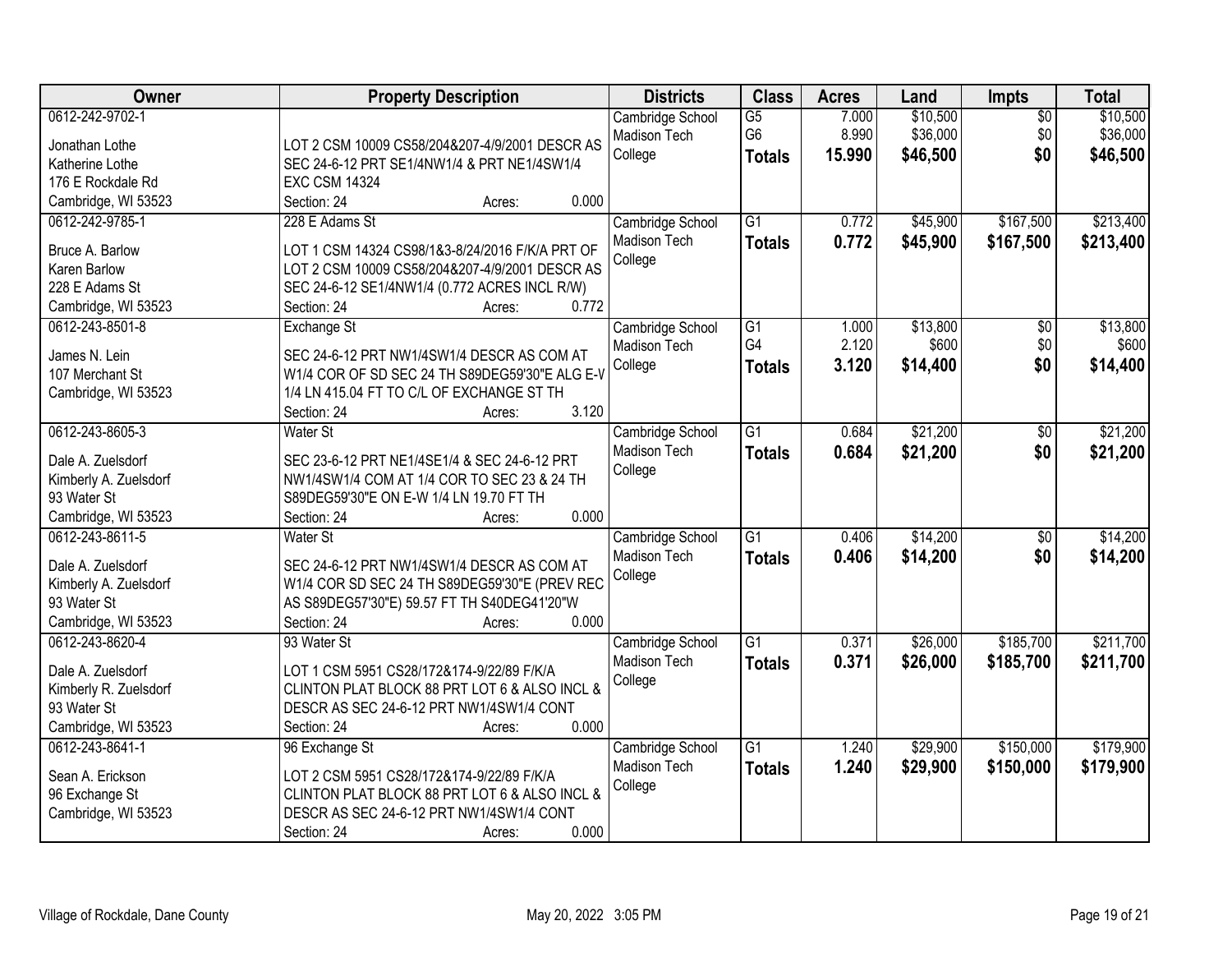| Owner                  | <b>Property Description</b>                      | <b>Districts</b>    | <b>Class</b>    | <b>Acres</b> | Land     | <b>Impts</b>    | <b>Total</b> |
|------------------------|--------------------------------------------------|---------------------|-----------------|--------------|----------|-----------------|--------------|
| 0612-243-8657-1        | 2 Water St                                       | Cambridge School    | $\overline{G1}$ | 1.550        | \$66,000 | \$143,000       | \$209,000    |
| Theodore E. Jach       | SEC 23-6-12 PRT NE1/4SE1/4 & SEC 24-6-12 PRT     | <b>Madison Tech</b> | <b>Totals</b>   | 1.550        | \$66,000 | \$143,000       | \$209,000    |
| 2 Water St             | NW1/4SW1/4 COM AT 1/4 COR OF SD SEC 23 & 24      | College             |                 |              |          |                 |              |
| Cambridge, WI 53523    | BEING N01DEG26'48"E 2603.06 FT FROM SW COR OF    |                     |                 |              |          |                 |              |
|                        | 0.000<br>Section: 23<br>Acres:                   |                     |                 |              |          |                 |              |
| 0612-243-8660-6        | 9 Water St                                       | Cambridge School    | $\overline{G1}$ | 0.361        | \$25,300 | \$139,500       | \$164,800    |
|                        |                                                  | <b>Madison Tech</b> | <b>Totals</b>   | 0.361        | \$25,300 | \$139,500       | \$164,800    |
| Kenneth R. Hughes      | SEC 23-6-12 PRT NE1/4SE1/4 & SEC 24 PRT          | College             |                 |              |          |                 |              |
| Michelle Hughes        | NW1/4SW1/4 COM SEC 24 W1/4 COR TH                |                     |                 |              |          |                 |              |
| 9 Water St             | N86DEG22'54"E 19.7 FT TH S6DEG1'50"W 101.47 FT   |                     |                 |              |          |                 |              |
| Cambridge, WI 53523    | 0.000<br>Section: 24<br>Acres:                   |                     |                 |              |          |                 |              |
| 0612-243-8670-4        | 9 Water St                                       | Cambridge School    | G1              | 0.765        | \$11,400 | \$0             | \$11,400     |
| Kenneth R. Hughes      | SEC 24-6-12 PRT NW1/4SW1/4 COM W1/4 COR SEC      | <b>Madison Tech</b> | <b>Totals</b>   | 0.765        | \$11,400 | \$0             | \$11,400     |
| Michelle Hughes        | 24 TH N89DEG22'54"E 19.70 FT TH S06DEG01'50"W    | College             |                 |              |          |                 |              |
| 9 Water St             | 101.47 FT TH S03DEG24'38"W 272.69 FT TH          |                     |                 |              |          |                 |              |
| Cambridge, WI 53523    | 0.000<br>Section: 24<br>Acres:                   |                     |                 |              |          |                 |              |
| 0612-243-8685-1        | 60 Exchange St                                   | Cambridge School    | G1              | 0.756        | \$11,300 | $\sqrt{6}$      | \$11,300     |
|                        |                                                  | Madison Tech        | <b>Totals</b>   | 0.756        | \$11,300 | \$0             | \$11,300     |
| Theodore E. Jach       | SEC 24-6-12 PRT NW1/4SW1/4 DESCR AS COM AT       | College             |                 |              |          |                 |              |
| 2 Water St #535        | W1/4 COR OF SD SEC 24 TH ALG E-W 1/4 LN          |                     |                 |              |          |                 |              |
| Cambridge, WI 53523    | S89DEG59'30"E 415.04 FT TO C/L OF EXCHANGE ST    |                     |                 |              |          |                 |              |
|                        | 0.000<br>Section: 24<br>Acres:                   |                     |                 |              |          |                 |              |
| 0612-243-8701-6        | 2 Exchange St                                    | Cambridge School    | $\overline{G1}$ | 4.410        | \$80,100 | \$172,200       | \$252,300    |
| Lucas W. Klemp         | SEC 23-6-12 PRT NE1/4 SE1/4 & SEC 24-6-12 PRT    | Madison Tech        | <b>Totals</b>   | 4.410        | \$80,100 | \$172,200       | \$252,300    |
| <b>Breah Klemp</b>     | NW1/4SW1/4 COM W1/4 COR SEC 24 TH                | College             |                 |              |          |                 |              |
| 2 Exchange St          | S89DEG59'30"E 414.76 FT ALG E-W 1/4 LN TO C/L OF |                     |                 |              |          |                 |              |
| Cambridge, WI 53523    | 0.000<br>Section: 24<br>Acres:                   |                     |                 |              |          |                 |              |
| 0612-243-8802-1        |                                                  | Cambridge School    | G4              | 20.961       | \$5,500  | $\overline{50}$ | \$5,500      |
|                        |                                                  | Madison Tech        | G5M             | 1.000        | \$1,400  | \$0             | \$1,400      |
| Howard Lien & Sons Inc | SEC 24-6-12 PRT NW1/4SW1/4 COM NW COR TH E       | College             | <b>Totals</b>   | 21.961       | \$6,900  | \$0             | \$6,900      |
| 450 County Highway B   | TO NE COR S TO SE COR W 772 FT N 92 FT NWLY      |                     |                 |              |          |                 |              |
| Cambridge, WI 53523    | TO PT 528 FT S OF POB N TO POB EXC D811/247 &    |                     |                 |              |          |                 |              |
|                        | 0.000<br>Section: 24<br>Acres:                   |                     |                 |              |          |                 |              |